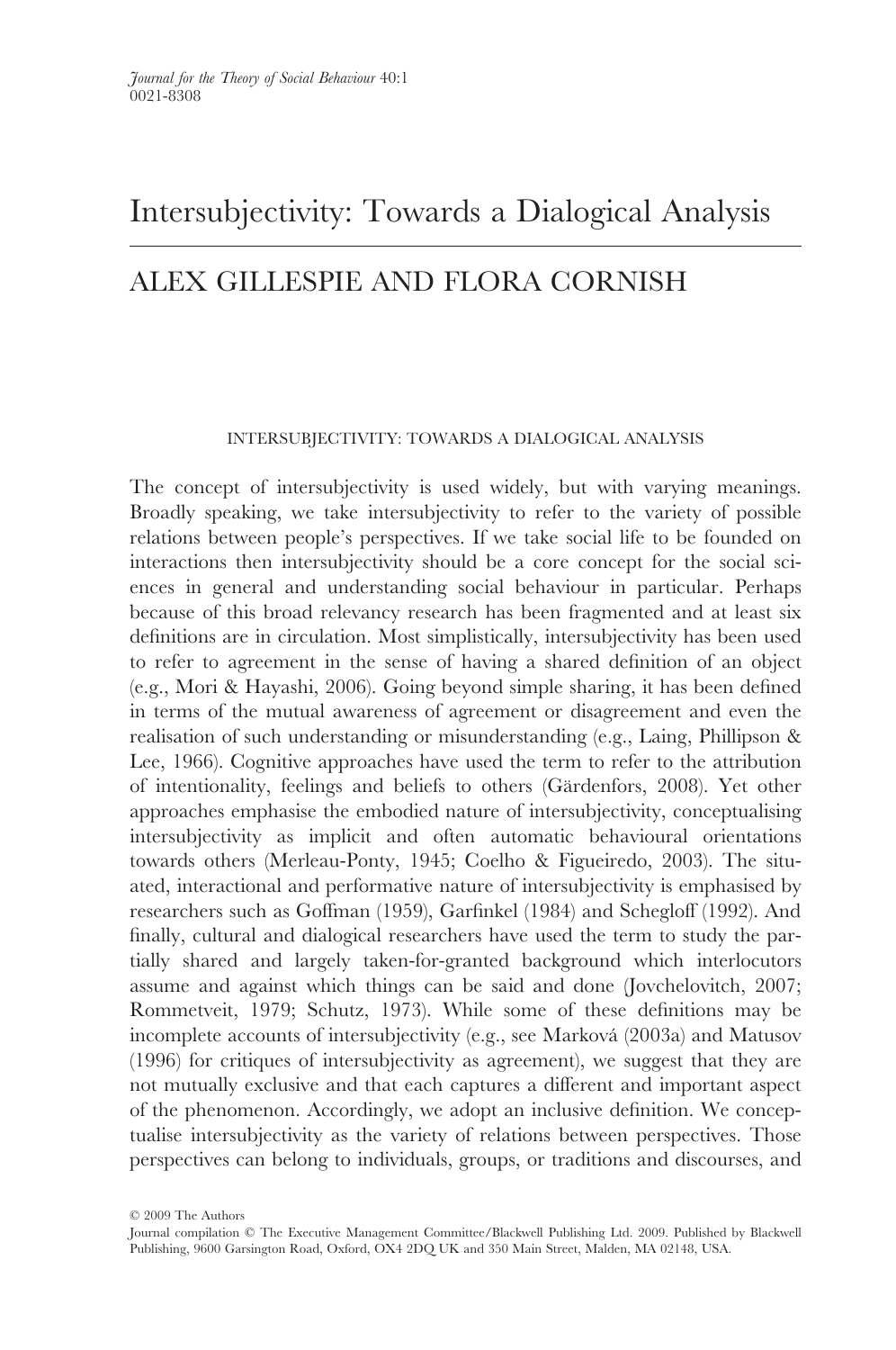they can manifest as both implicit (or taken for granted) and explicit (or reflected upon).

This article has two aims. First, it presents a review of existing methodologies for studying intersubjectivity. Second, it advances the dialogical method of analysis for the study of intersubjectivity. We begin by outlining how central intersubjectivity is to social science, and yet how little methodological attention the topic has received. The main body of the article is a review of four methodological approaches to the study of intersubjectivity: comparative self-report, observing behaviour, analysing talk and ethnographic engagement. Considering the benefits and limitations of these approaches leads us to conclude with suggestions for a dialogical analysis of intersubjectivity.

#### INTERSUBJECTIVITY AND SOCIAL LIFE

Intersubjectivity is central to the social life of humans. Thus, unsurprisingly, research pertaining, either directly or indirectly, to intersubjectivity spans many research areas of psychology. In developmental psychology it lies just below the surface of widely used concepts such as decentration (Piaget & Inhelder, 1969), theory of mind (Doherty, 2008) and perspective taking (Martin, Sokol and Elfers, 2008). In neuroscience, intersubjectivity has recently become a popular topic with the discovery of "mirror neurons" which are thought to provide a neurological basis for imitation, theory of mind, language, and social emotions (Hurley & Chater, 2005). In the field of comparative psychology, there has been a surge of interest in intersubjectivity, in the form of investigations of possible perspectivetaking amongst, for example, monkeys (Tomasello, Call and Hare, 2003) and scrub jays (Emery & Clayton, 2001). Intersubjectivity, going by various names, is also central to research on communication. Phenomena such as addressivity, double voiced discourse, and dialogue are deeply intersubjective (Linell, 2009). Intersubjectivity has also been identified as important in small group research because it has been found that mutual understanding within small groups creates increased efficiency, reliability and flexibility (Weick & Roberts, 1993). Research on self and identity has long emphasised the importance of Self's perceptions of Other's perceptions of Self (James, 1890; Howarth, 2002). In the field of counselling, much therapeutic effort is directed at resolving misunderstandings and feelings of being misunderstood both of which indicate dysfunctional intersubjective relations (Cooper, 2009).

Looking to the broader social sciences, the phenomenon of intersubjectivity is omnipresent. One can find it in Rousseau's concept of the social contract, Durkheim's thinking about society and solidarity, and Adam Smith's analysis of economic exchange. Indeed in any exchange, whether economic, contractual, or political, each party needs to orient to the orientation of the other (Latsis, 2006). Inter-institutional partnerships, which are widespread, depend upon intersubjec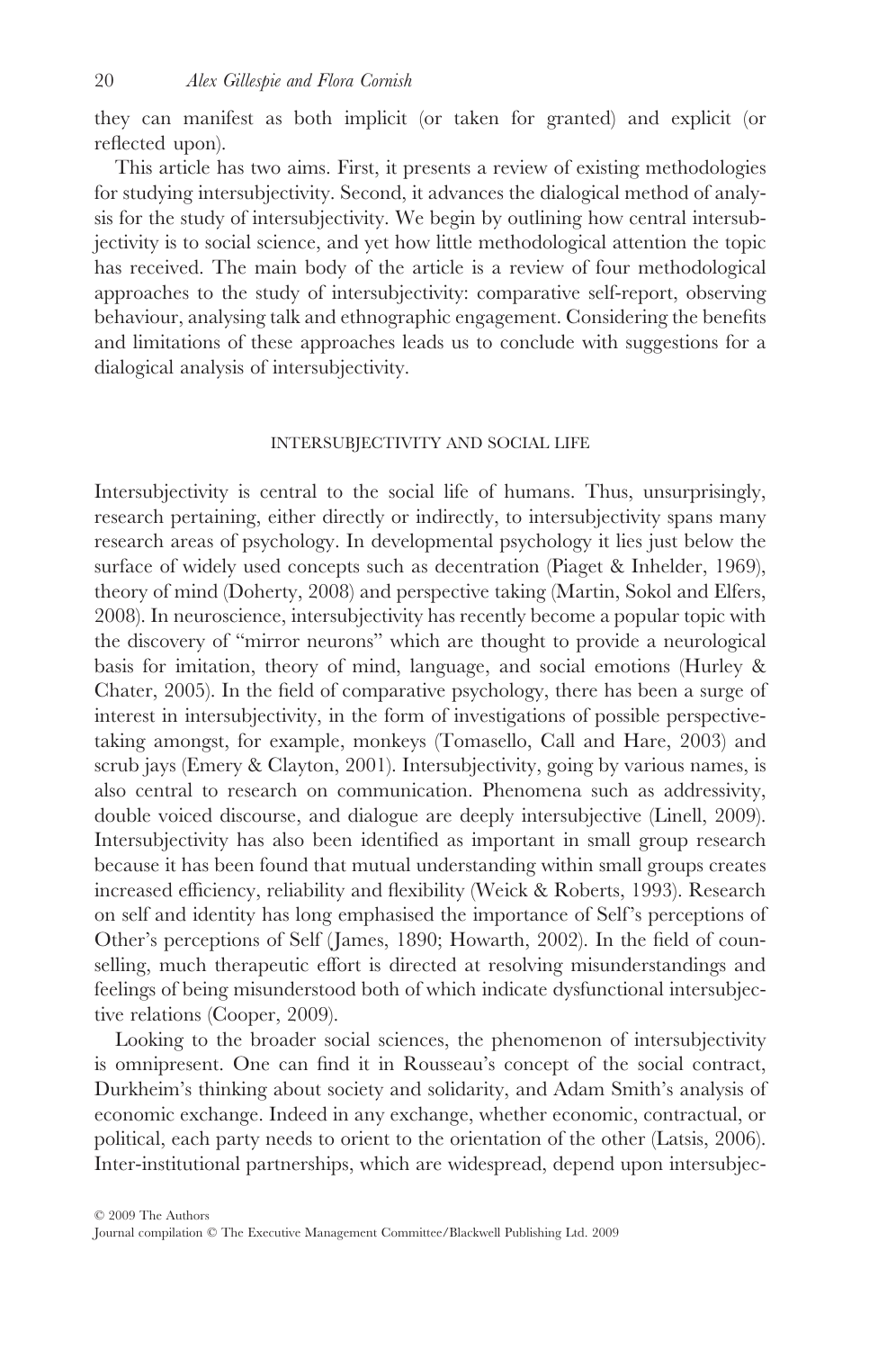tivity. For example the funding of non-governmental organisations by international funding agencies (Cornish & Ghosh, 2007) and the inter-institutional relations that occur between different branches of the health service call for mutual orientation between representatives of institutions with very different histories, constraints, interests and thus perspectives (Engeström, Engeström and Vähäaho, 1999). Issues of intersubjectivity arise not only across, but also, within institutions. Large multinational corporations require their various departments to develop their own perspectives on the one hand, and to be aware of the perspectives of other departments on the other (Boland & Tenkasi, 1999). Today, all organizations need to orient to the public. Public relations, marketing and advertising are the means by which organizations attempt to orient to the orientation of the public (Spekman, Salmond and Lambe, 1997). Finally, in cases where there is inter-group or even inter-national conflict, questions of intersubjectivity are also central. Issues of identity are often at stake, and especially the struggle for recognition (Honneth, 1996). In the extreme cases of nuclear standoff, and a politics of brinkmanship, again one finds that perspective-taking and misunderstanding are central (Booth & Wheeler, 2008).

The above list is far from exhaustive. But the point is clear: across the social sciences, intersubjectivity is fundamental. Yet research on intersubjectivity remains relatively fragmented with each area developing its own methodological approach, with little cross cutting discussion about methodology.

#### METHODOLOGICAL OBSTACLES

The absence of a sustained and interdisciplinary discussion regarding appropriate methodologies for studying intersubjectivity is due, we argue, to an individualistic bias within contemporary methodology which has been widely documented (Farr, 1998). Even in research on intersubjectivity, the unit of analysis is often the individual (O'Donnell, Tharp and Wilson, 1993). Individuals are observed, interviewed, questioned, surveyed, scanned, and tested. Behavioural responses, attitudes, personality measurements, cognitive scores, social circumstances, opinions, habits, affiliations and preferences—all qualities attributed to individuals—are the kinds of phenomena which are considered as viable data. When individualistic assumptions are made, the relations between people or groups, whether intrapsychological or inter-psychological, often become invisible.

The separation between psychology and sociology has also stunted research on intersubjectivity. Since the discipline-founding work of James, Wundt and Durkheim different so-called "levels" have been institutionalized to the point of being taken-for-granted (Doise, 1980). Although this carving out of different levels enabled both psychology and sociology to get on with studying individuals and social facts respectively, it left little room for intersubjectivity. The problem is that the phenomenon of intersubjectivity cuts across the boundary between psychol-

© 2009 The Authors Journal compilation © The Executive Management Committee/Blackwell Publishing Ltd. 2009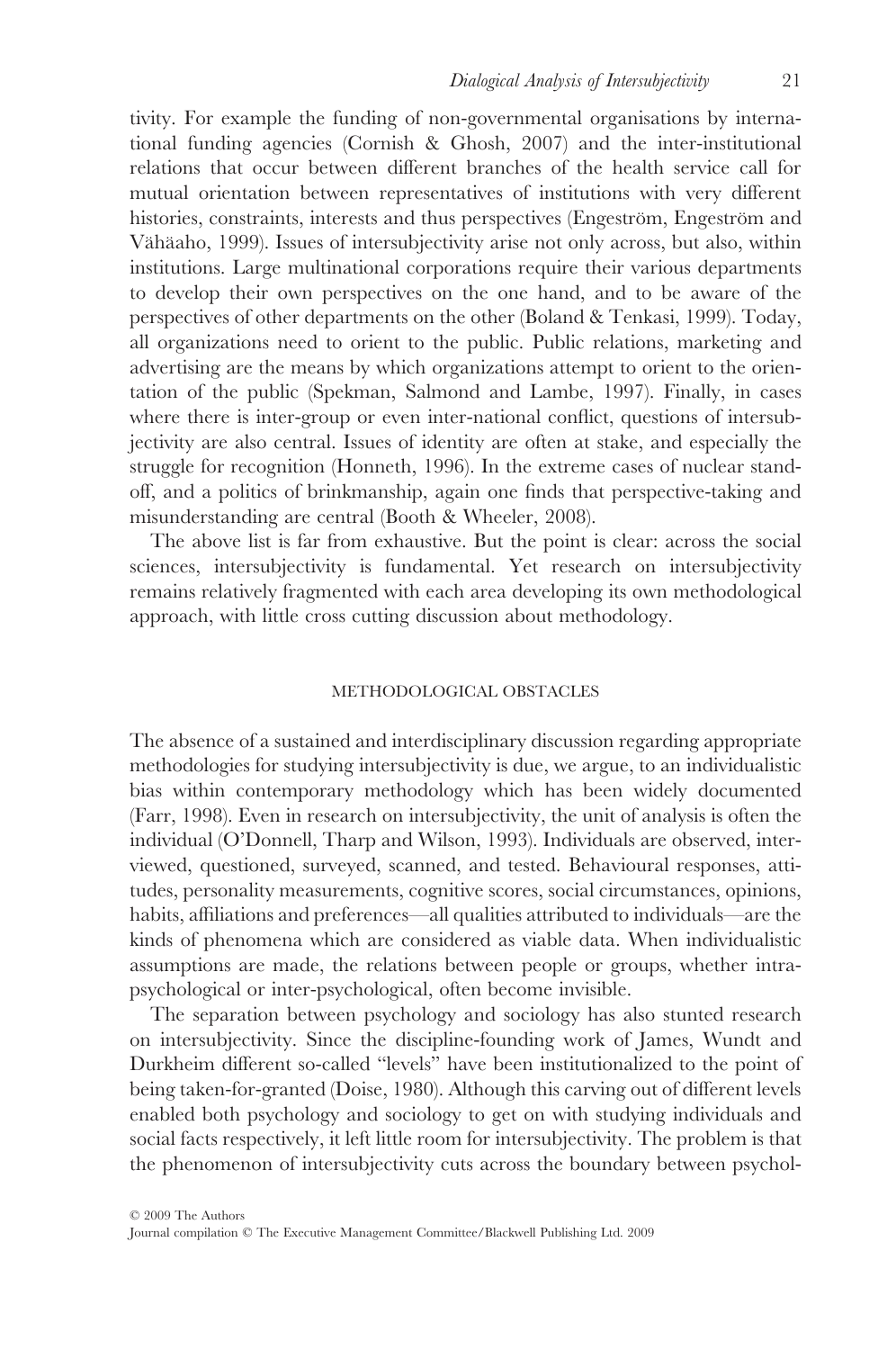ogy and sociology. Moreover, psychologists and sociologists who have strayed into the space between these so-called levels have often been criticised by their respective communities with all the motivation that an ontological threat to a discipline mobilises (Farr, 1996).

Despite these prevailing obstacles, a handful of methodological approaches to the study of intersubjectivity have been developed, each of which makes visible a specific aspect of intersubjectivity. The following sections review the four major methodological approaches: comparative self-report, observing behaviour, analysing talk and ethnographic engagement. It is important to emphasise that the following review does not concern traditions of research, rather the focus is on methodological approaches. Accordingly, each methodological approach tends to be represented by several research traditions, and most of the major research traditions are represented by more than one methodology.

# COMPARATIVE SELF-REPORT

A common methodology for studying intersubjectivity is comparative self-report questionnaires. This approach was developed to examine the extent to which people are able to accurately take the perspectives of each other. This line of research grew out of attempts to test the Mead (1934) and symbolic interactionist (Blumer, 1969) assumption regarding the importance of perspective-taking, or role-taking.

An early example of this approach is provided by Stryker (1956). He read Mead as postulating that groups which share a "universe of discourse" will be better able to take each other's perspectives. Accordingly Stryker deduced that there should be more accurate perspective-taking between parents and their children than between parents and in-laws; that persons of the same sex should be better at taking each other's perspectives than persons of opposite sex; that persons of similar occupations should be better at taking each other's perspectives and so on. Stryker's methodological innovation was to adapt an attitude questionnaire for parenting style such that parents, offspring and in-laws provided self-reports both for themselves *and* for others. This enabled Stryker to compare, for example, the actual attitudes of parents with the attitudes ascribed to those parents by their children and their in-laws, and thus to assess the accuracy of the children's and in-laws' perspective-taking.

Stryker's comparative self-report methodology was adapted and used to address the question of whether Self's self-perception corresponds to how Self is seen by Other (Cast, Stets and Burke, 1999; Shrauger & Schoeneman, 1979). Again the theoretical impetus for this research was symbolic interactionism and the idea that one's self-image emerges through seeing oneself as one is seen by Other. In this line of research self-report questionnaires are used to examine what Self thinks about Self, what Self thinks Other thinks about Self, and what Other actually thinks about self.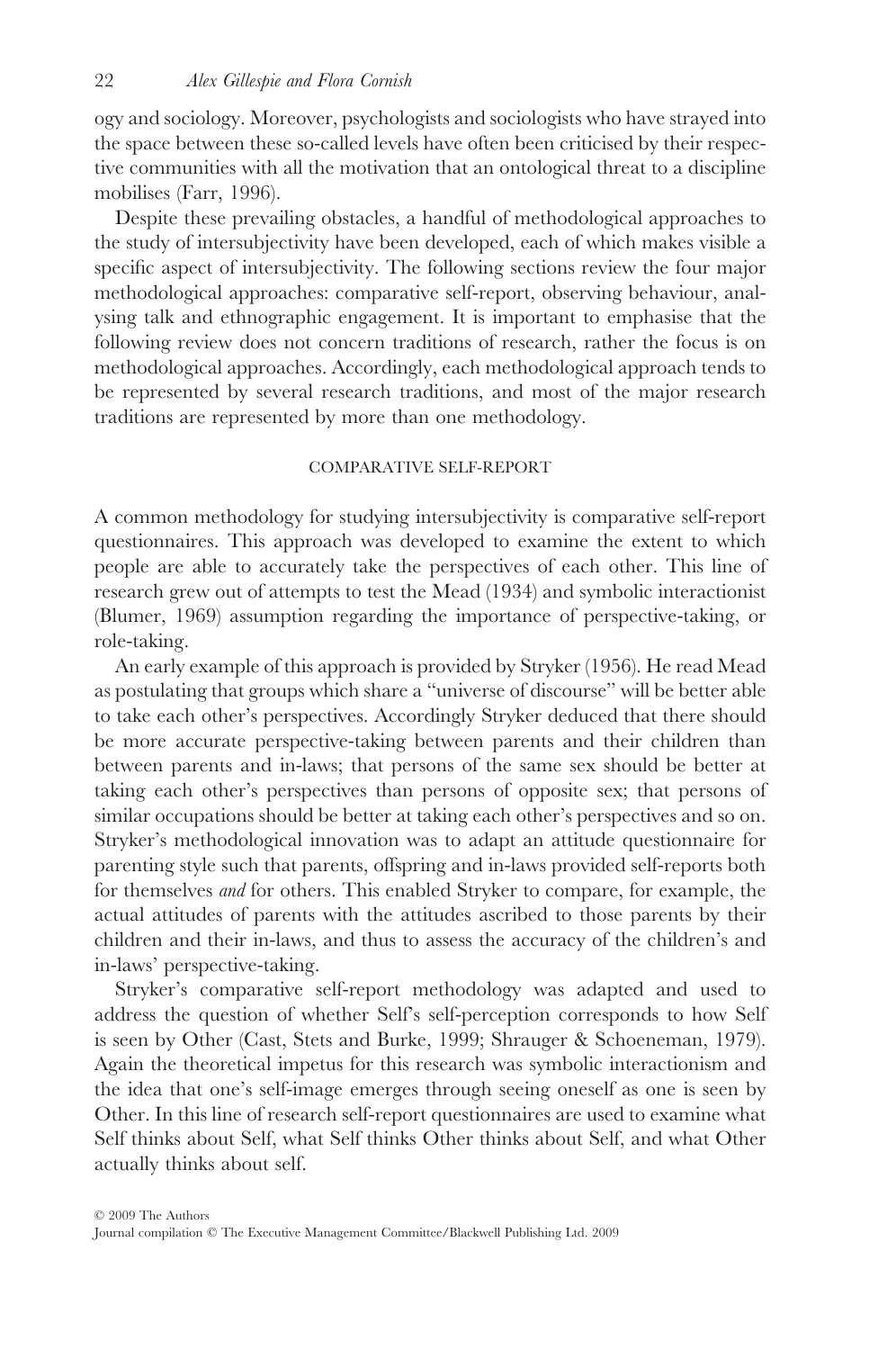| Level                   | Self (Person/group)                                                                                                          | Other (Person/group)                                                                                                           |
|-------------------------|------------------------------------------------------------------------------------------------------------------------------|--------------------------------------------------------------------------------------------------------------------------------|
| Direct perspectives     | Self's perspective on X $(S\rightarrow X)$                                                                                   | Other's perspective on X<br>$(O \rightarrow X)$                                                                                |
| <b>Metaperspectives</b> | Self's perspective on Other's<br>perspective on X<br>$(S\rightarrow O\rightarrow X)$                                         | Other's perspective on Self's<br>perspective on X<br>$(O \rightarrow S \rightarrow X)$                                         |
| Meta-metaperspectives   | Self's perspective on Other's<br>perspective on Self's<br>perspective on X<br>$(S\rightarrow O \rightarrow S \rightarrow X)$ | Other's perspective on Self's<br>perspective on Other's<br>perspective on X<br>$(O \rightarrow S \rightarrow O \rightarrow X)$ |

*Table 1.* Three levels of intersubjectivity between Self and Other in relation to X

Our concern is not with the results of the research, but with the methodology used. The basic principle is to compare what person A indicates on a questionnaire with what Person B thinks person A will indicate on the questionnaire. This enables measurement of the degree of convergence or divergence of perspective between Person A and B on the given topic. Although most of this research uses questionnaires, Q-sort methodologies have also been used (Funder, 1980). One could also imagine a more inductive methodology where all participants would be asked to write a description of the other person's attitudes, and then the other person or group would rate that description for accuracy.

Arguably, the most sophisticated self-report questionnaire methodology was developed by Laing, Phillipson and Lee (1966). Their starting point is theoretically informed, and quite similar to the framework proposed by Ichheiser (1943). Drawing upon the work of Sartre, Buber, Mead and Heider they suggest that there are three levels of intersubjectivity (Table 1). The first level is called the level of "direct perspectives", and concerns both Self's (S) and Other's (O) perspectives on a given phenomenon (X). This is the level of attitude, opinion and direct representation. The second level is termed "meta-perspectives" and pertains to Self's and Other's ideas about each others' perspectives on the given phenomenon. The third level is called "meta-metaperspectives," which refers to Self's perspective on Other's perspective on Self's perspective on the object (and vice versa). The epistemological assumption made by Laing, Phillipson and Lee is that these three levels are open to analysis through self-report questionnaires.

The major contribution of Laing, Phillipson and Lee's framework is that it provides a clear articulation of various possible intersubjective relations between people or groups (Table 2). By comparing the direct perspectives of two people or groups, researchers can identify agreement and disagreement. For example, John might hold the opinion that children should be given complete freedom when growing up. If Mary holds the same opinion, then both John and Mary can be said to agree on this point. By comparing a direct perspective with a metaperspective, cases of understanding and misunderstanding can be identified. For

© 2009 The Authors Journal compilation © The Executive Management Committee/Blackwell Publishing Ltd. 2009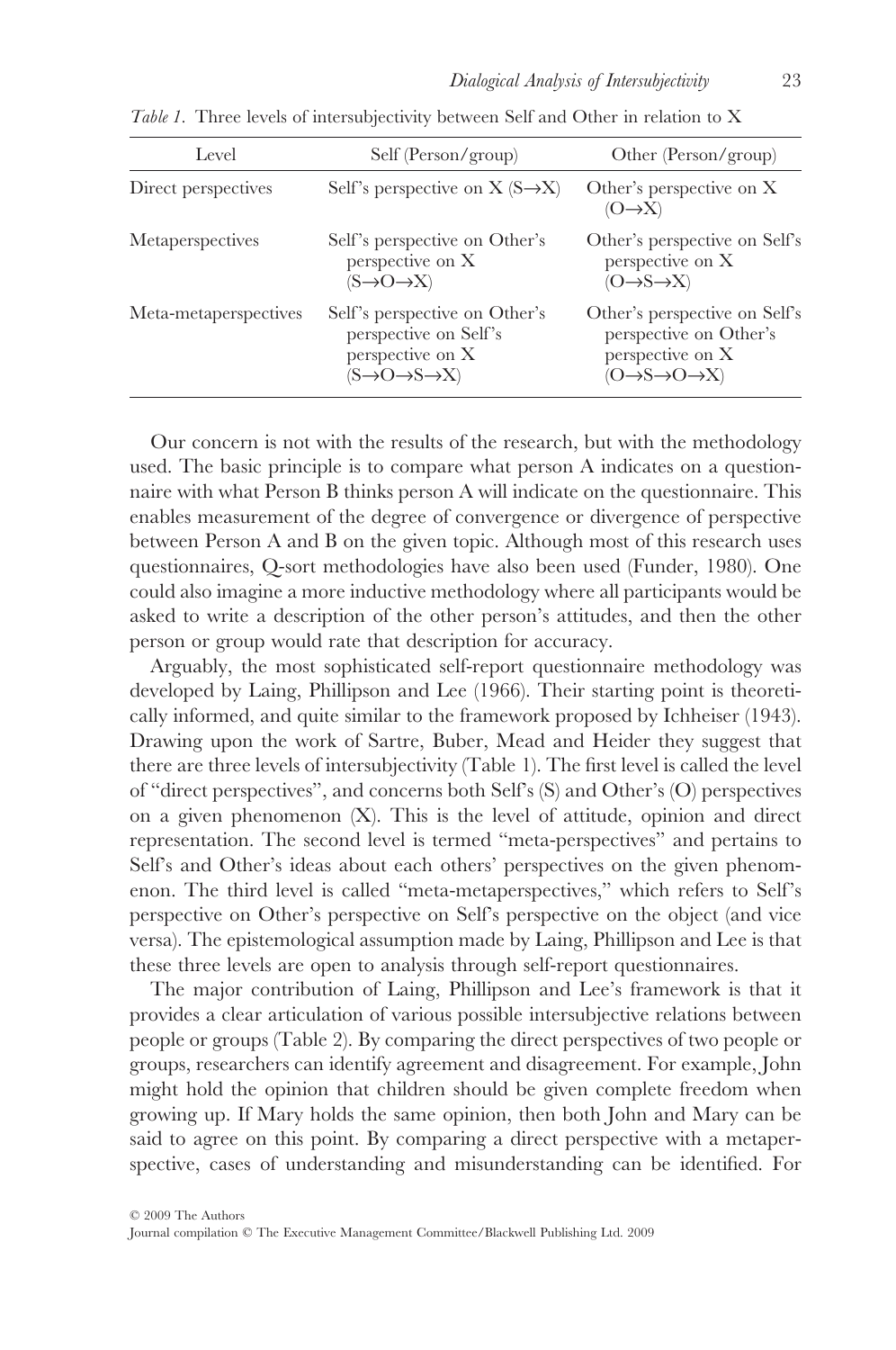| Comparisons                                                                                                               | Intersubjective relation                          |
|---------------------------------------------------------------------------------------------------------------------------|---------------------------------------------------|
| Direct perspective & Direct perspective<br>$(S\rightarrow X \& O\rightarrow X)$                                           | Agreement/disagreement                            |
| Direct perspective & Metaperspective<br>$(S\rightarrow X \& O\rightarrow S\rightarrow X)$                                 | Understanding/misunderstanding                    |
| Meta-metaperspective & Metaperspective<br>$(S\rightarrow O \rightarrow S \rightarrow X \& O \rightarrow S \rightarrow X)$ | Realisation of understanding/<br>misunderstanding |

*Table 2.* Actual intersubjective relations

example, Mary might mistakenly think that John thinks that children have too much freedom today. Finally, by comparing meta-metaperspectives with metaperspectives, researchers can examine whether people realize that there is understanding or misunderstanding. This complex level of analysis is necessary, Laing, Phillipson and Lee argue, because it is used in correcting misunderstandings. For example, in the case of the misunderstanding between John and Mary, one possible solution is for John to realise that Mary thinks that he thinks that children are too free.

Although Laing, Phillipson and Lee developed their framework in the context of family therapy, it is not limited to that context. For example, they argue that the distrust between East and West during the Cold War could be analysed in terms of these three levels. Not only did East and West fear each other (direct perspectives), but they were each aware that the other feared them (metaperspectives), and they each knew that the other was aware that they knew the other feared them (meta-metaperspectives). Identifying these layers of intersubjective understanding and misunderstanding enables us to explain the actions of both sides. Because each side feared the other, they tried to protect themselves by amassing nuclear weapons. And because each side knew that the other side feared them, each side engaged in brinkmanship (Booth & Wheeler, 2008). But, because each side knew that the other side knew that they were fearful, each side was unable to be seen to capitulate to any bullying because such a capitulation would demonstrate their fear (Gillespie, 2007).

So far we have used Laing, Phillipson and Lee's framework to consider the actual relations between perspectives. However, the framework can also be used to examine *perceived* convergences and divergences of perspective (Table 3).Thus, for example, we can distinguish actual agreement  $(S \rightarrow X = O \rightarrow X)$  from perceived agreement ( $S \rightarrow X = S \rightarrow O \rightarrow X$ ), and we can distinguish actual understanding  $(S\rightarrow X = O\rightarrow S\rightarrow X)$  from feeling understood  $(S\rightarrow X = S\rightarrow O\rightarrow S\rightarrow X)$  and from perceived understanding  $(S\rightarrow O\rightarrow X=S\rightarrow O\rightarrow S\rightarrow X)$ . Although Laing, Phillipson and Lee did not give much attention to these intrapsychological comparisons, their framework nonetheless provides a convenient means of conceptualising them.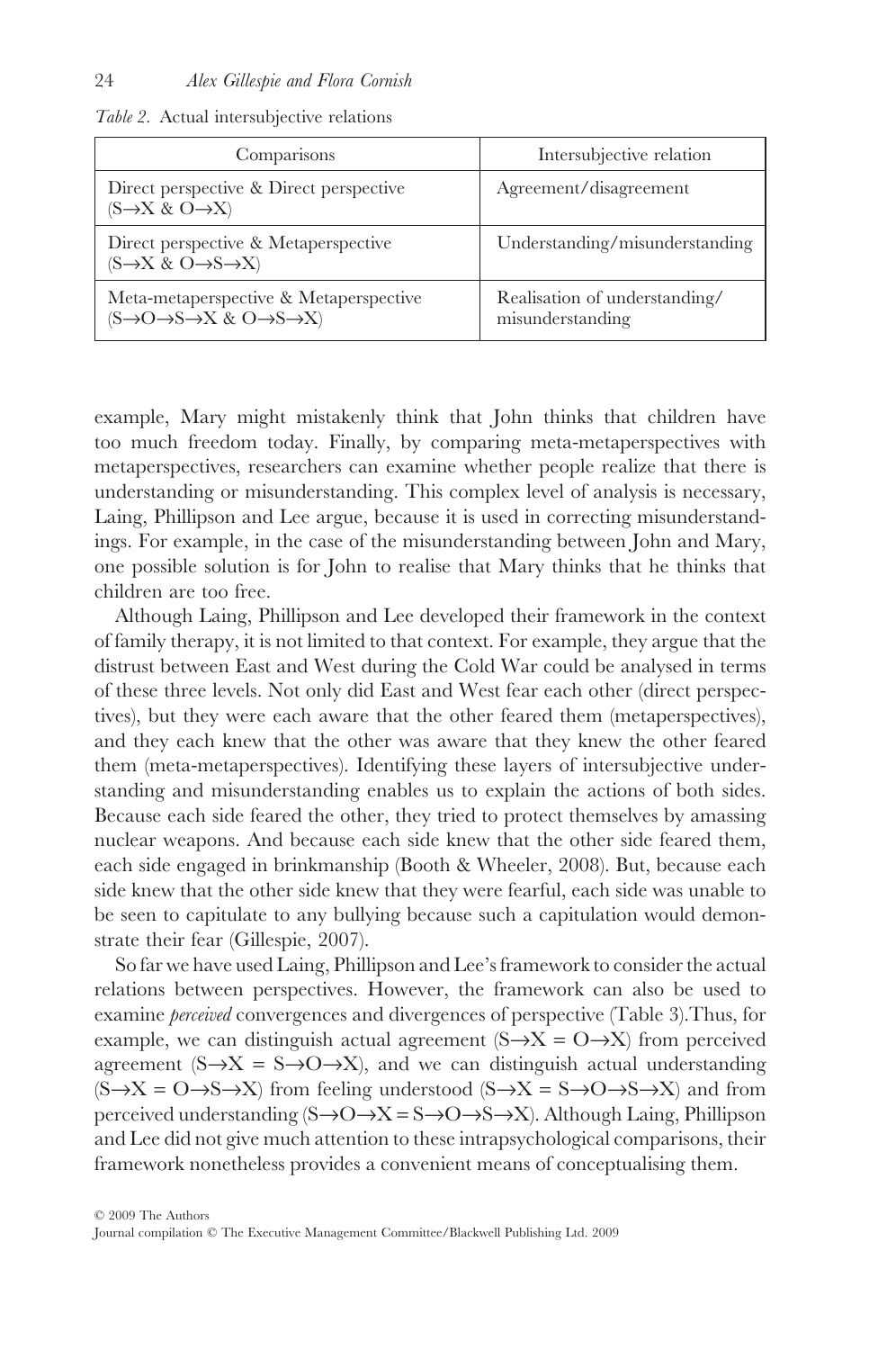| Comparisons                                                                                                              | Intra-subjective relation                    |  |
|--------------------------------------------------------------------------------------------------------------------------|----------------------------------------------|--|
| Direct perspective & Metaperspective<br>$(S\rightarrow X & S\rightarrow O\rightarrow X)$                                 | Perceived agreement/disagreement             |  |
| Direct perspective & Meta-metaperspective<br>$(S\rightarrow X & S\rightarrow O \rightarrow S \rightarrow X)$             | Feeling understood/misunderstood             |  |
| Metaperspective & Meta-metaperspective<br>$(S\rightarrow O \rightarrow X \& S\rightarrow O \rightarrow S \rightarrow X)$ | Perceived understanding/<br>misunderstanding |  |

*Table 3.* Perceived intersubjective relations

To operationalise their framework, Laing, Phillipson and Lee (1966) developed the Interpersonal Perception Method questionnaire (IPM) which entails selfreport questions to both parties regarding their direct, meta and meta-meta perspectives. Originally used in therapeutic contexts for diagnosing family misunderstandings, the IPM has since been adapted to study divergences of perspective in the health service (Assa-Eley & Kimberlin, 2005), family relations (Sillars, Koerner and Fitzpatrick, 2005), institutional coordination (Scheff, 1967), trust (Gillespie, 2007) and advertising (Gilbert, 1986). Refined statistical methods have also been developed for comparing perspectives (Kenny, 1994). Even a Boolean calculus has been developed in order to deal with the range of possible comparisons that the IPM affords (Alperson, 1975). Despite such appeal and applicability, however, the IPM framework cannot be declared a complete success.

Reviewing the empirical literature on the IPM reveals that the third level, the level of meta-metaperspectives, proves deeply problematic. Metametaperspectives are either conspicuously absent (i.e., Assa-Eley & Kimberlin, 2005; Kenny, 1994; Scheff, 1967) or they produce unclear results (i.e., Allen & Thompson, 1984). The problem, we suspect, is that meta-metaperspectives cannot be adequately investigated using self report. Consider the first item from the IPM (Laing, Phillipson and Lee, 1966, p. 182), which concerns understanding within a family relationship. It has three parts. First there is a question about direct perspectives: "How true do you think the following are?—She understands me". Then there is a question about metaperspectives: "How would she answer the following?—"I understand him". Both of these questions have face validity. However, the same cannot be said for the third question which concerns metametaperspectives: "How would she think you have answered the following?—she understands me". While the question is grammatically and logically correct, it is so complicated that it is difficult to answer meaningfully. This question requires the respondent to keep too many inter-related perspectives in mind at once. The problem with the refined statistical methods and Boolean calculus which have been developed is that while it may be logically easy to specify endless recursive perspective taking relations, these relations may not be open to self-report.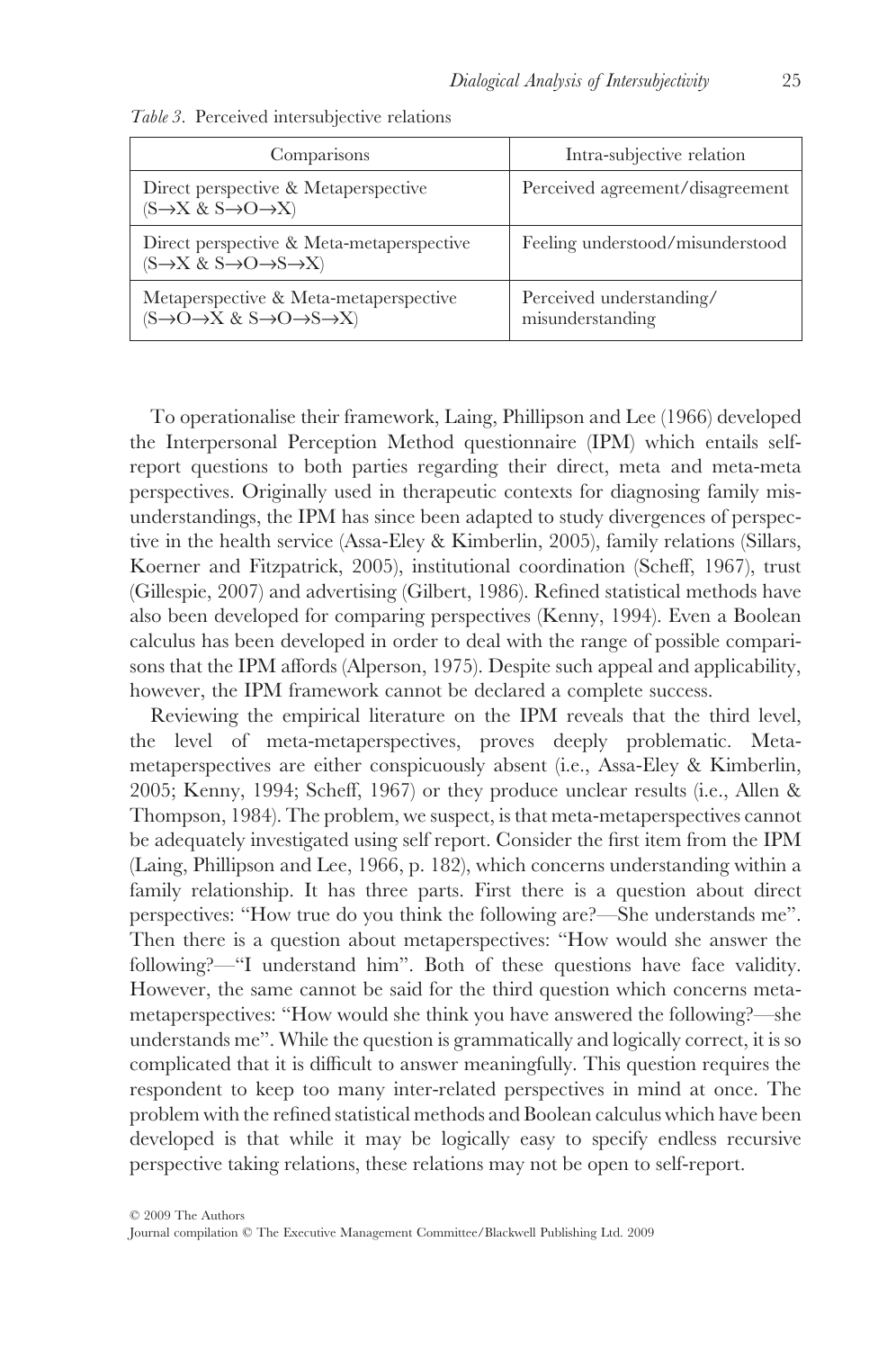This does not mean, however, that meta-metaperspectives are not real, and not worth researching. Everyday life is replete with examples of metametaperspecitves. For instance, an employee worries, after making a suggestion about how to better organise the workplace: "perhaps my manager thinks I disrespect her". This is a meta-metaperspective. It expresses the employee's perspective on her manager's perspective on the employee's attitude towards the manager. Or a committee allocating funding might think "Unfortunately, many applicants seem to have misunderstood our intentions with this call, we need to make our intent clearer in the next round." Ostensibly simple statements such as "you always think I am trying to deceive you" or "you are trying to make me feel guilty" are recognisably part of everyday discourse, and they are at the level of meta-metaperspectives.

Accordingly, it is not that meta-metaperspectives do not exist or are insignificant, but rather that the self-report methodology is not a suitable methodology for investigating them. Just as competent language users may not be able to be explicit about their grammar or the pragmatics of speaking, so perspective-takers may make use of meta-metaperspectives, but find it difficult to verbalise them. To ask people to express their meta-metaperspectives in this way is to commit the "psychologist's fallacy" (James, 1890), that is, to confuse the construct that is in the psychologist's mind with the phenomenological experience in the research participant's mind. We suggest that the third level of meta-metaperspectives is a useful construct for researchers, but that it rarely exists as a concept in the minds of participants.

Nonetheless, using self-report questionnaires to study the inter-relations between direct and meta perspectives has been useful. In particular such questionnaires have a valuable diagnostic function, enabling researchers to quickly identify divergences of perspective within particular relationships or between large groups. The problem is that comparative self-report methods are limited to dealing with the fairly simple and explicit aspects of intersubjectivity.

#### OBSERVING BEHAVIOUR

In contrast to the cognitive approach to intersubjectivity, assumed by those using self-report questionnaires, other scholars have assumed that intersubjectivity is more behavioural and embodied (Crossley, 1996). This conceptualisation goes back to Adam Smith (1759/2002), Mead (1934), and Merleau-Ponty (1945) who emphasised the embodied and non-reflective nature of intersubjectivity. From this point of view, studying intersubjectivity with self-report questionnaires is akin to studying how people walk a tightrope or ride a bike using self-report questionnaires.

One early pioneering study starting out with an embodied conception of intersubjectivity was conducted by O'Toole and Dubin (1968). Like Stryker (1956) they were motivated, in part, by the work of Mead (1934). However, while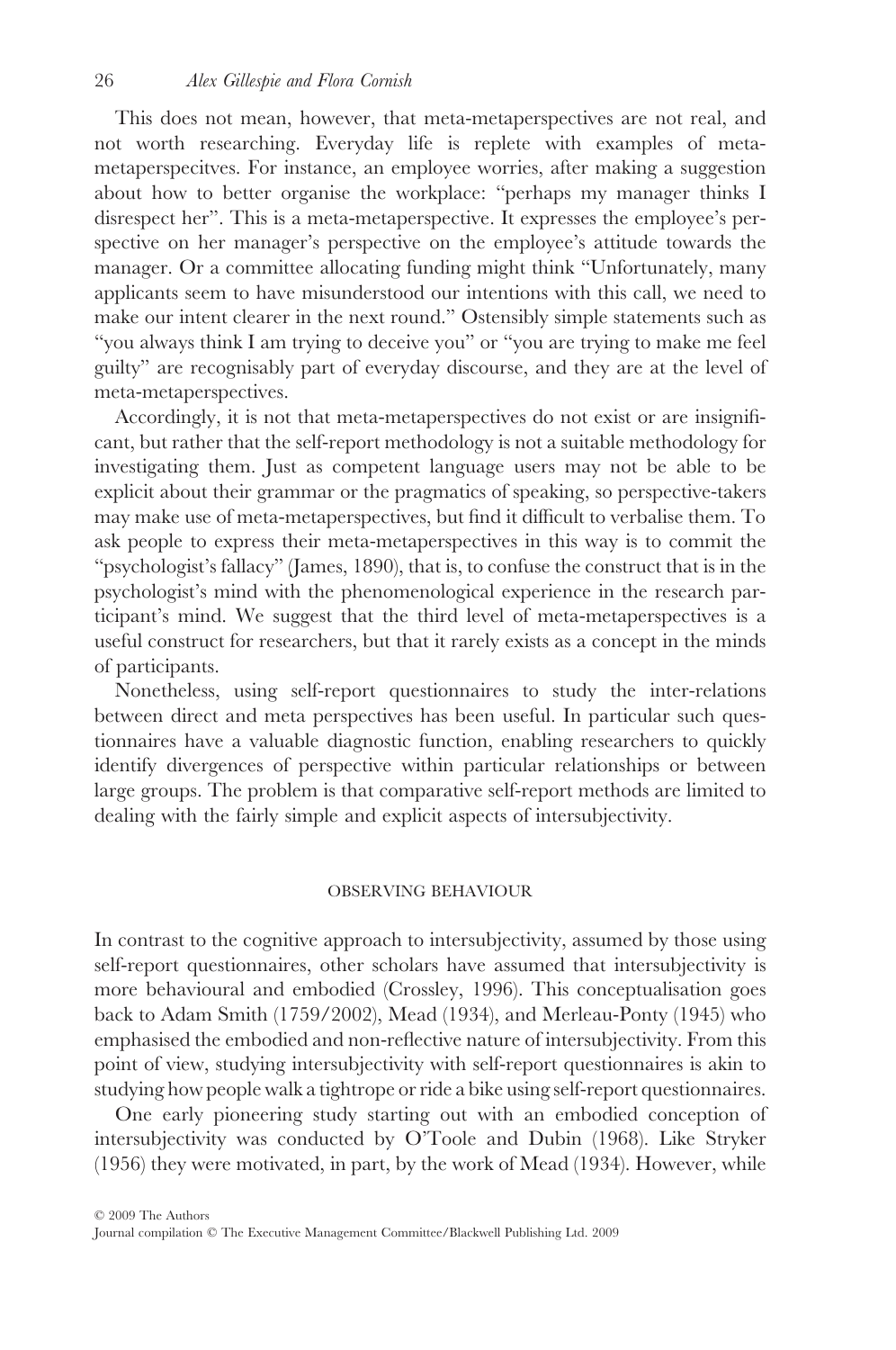Stryker read Mead through a cognitive lens (i.e., assuming that actors were cognitively aware of their intersubjective relations and thus could self-report on them), O'Toole and Dubin read Mead through a behaviourist lens. Unsurprisingly, they arrived at a different methodological approach to the same question of whether perspective-taking actually occurs.

O'Toole and Dubin (1968) unobtrusively measured the body sway of participants observing an actor lean in various directions, and found that observers mimic the bodily sway of actors: participants lean very slightly in the same relative orientation as the leaning actor. They also found that when feeding a baby, people will often open their own mouths as they wish the baby to do. Their systematic observations show that people, non-consciously, and at an embodied level, align themselves with the bodily orientation of others. What is interesting in this research is the methodology used. The observation of behaviour can, it seems, make visible forms of intersubjective relation that would remain opaque to selfreport methodologies.

Observational methodologies have developed beyond the basic machinery which O'Toole and Dubin used to measure body sway. Now computers allow for much finer-grained analysis of motor mimicry (Bavelas, Black, Lemery, MacInnis and Mullett, 1986). High resolution video recording, the ability to slow down videos, and split screens enable the simultaneous and detailed observation of the target and model. Methods have been developed to establish baselines and avoid artifacts. Using these methodologies, the phenomenon of motor mimicry has proved to be widespread, being evident in smiling, leaning, dodging, wincing, and baby feeding among many other behaviours. Much of this research has been brought together by Hatfield, Cacioppo and Rapson (1994) in their presentation and analysis of emotional contagion.

A second strand to the methodology of observing behaviour are the experiments used by primatologists and developmental psychologists to assess intersubjectivity in non-human primates and children. For example, Tomasello, Call and Hare (2003) have used experiments to examine the extent to which non human animals are able to understand the mind of others. In their research a target behaviour is modelled and then observation is used to determine whether imitation occurs. The problem with such research, as already mentioned, is that the observation of behaviour can only reveal very basic forms of intersubjectivity, such as imitation. More complex intersubjective relations have been explored by developmental psychologists. Tasks such as the unexpected transfer belief task (Wimmer & Perner, 1983) have been used to test whether children can disentangle their own beliefs from their beliefs about another person's false beliefs. Such tasks enable researchers to go beyond basic forms of intersubjectivity by including what is said by children into the analysis, and as such, the method goes beyond the observation of behaviour narrowly defined.

Finally, recent interest in mirror neurons brings a new aspect to observational methods for studying intersubjectivity. The study of mirror neurons began with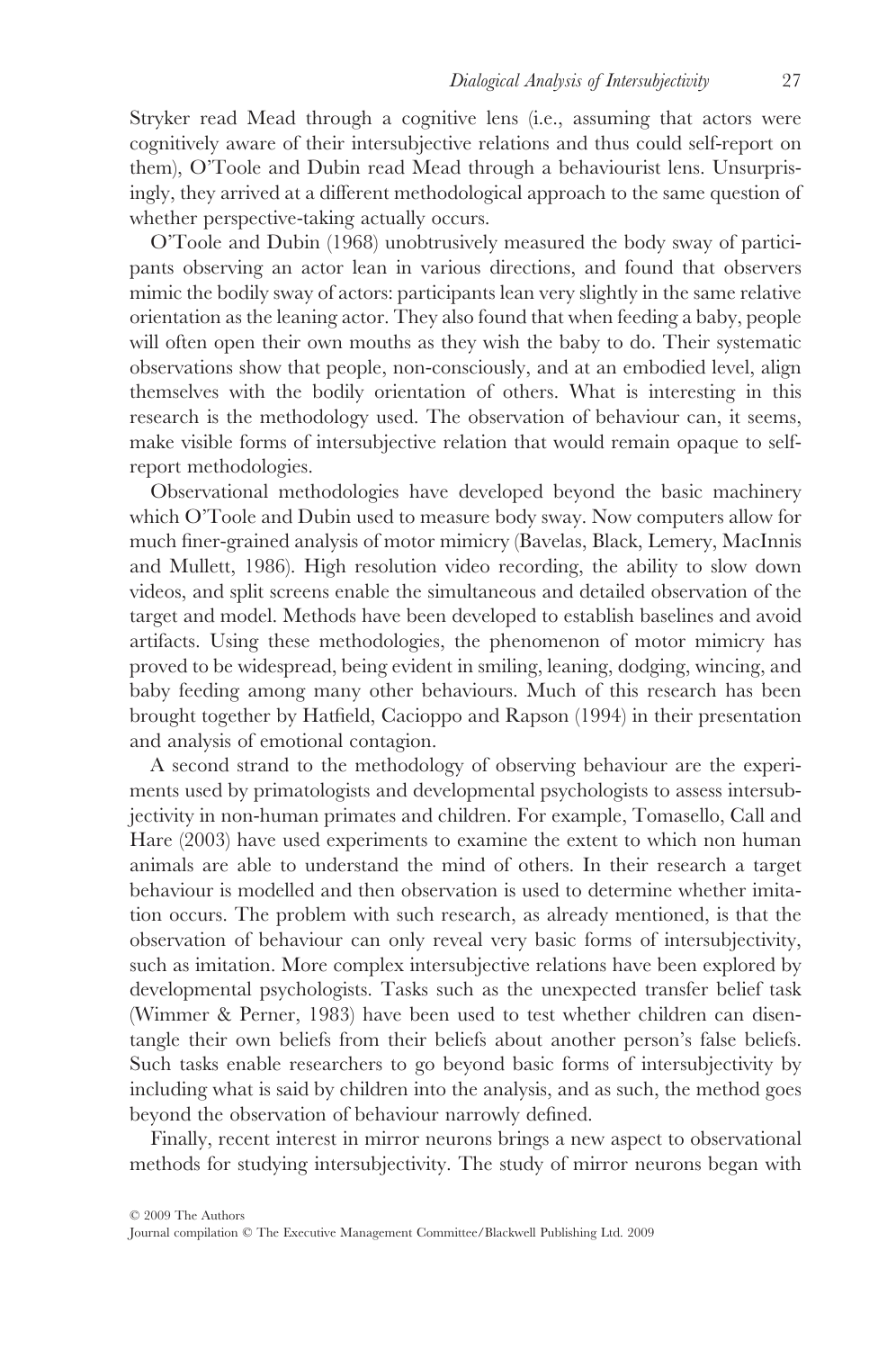studies of the electrical activity of single neurons in monkeys. Researchers found that these neurons would become excited both when their owner performed an action and when their owner observed another monkey performing the same action (Gallese, Keysers and Rizzolatti, 2004). Mirror neurons have been found in monkeys for actions such as opening a nut, tearing paper, certain gestures and movements and eating-related behaviours. While in monkeys the range of actions covered by mirror neurons is relatively narrow, in humans the range of actions is much more extensive (Rizzolatti & Craighero, 2004). Given the nature of mirror neurons and the extent to which they occur in humans there has been much enthusiastic speculation about their significance for language, theory of mind, empathy, imitation, perspective-taking, understanding, self-consciousness and agency (Hurley & Chater, 2005). From a methodological point of view, the study of mirror neurons is based upon the observation of individual behaviour and the behaviour of single neurons. The methodology is to compare the behaviours being observed and performed with the activity of neurons, without relying upon self-report.

Across the studies which observe behaviour, including the behaviour of neurons, the dominant research interest is in demonstrating the extent to which an observer sympathetically, and usually non-consciously, either behaviourally mimics or neurologically "resonates" with actions observed. The research has convincingly demonstrated that embodied intersubjectivity exists. Moreover, this form of intersubjectivity would not be visible using self-report methodology. It is unlikely that the participants in O'Toole and Dubin's (1968) body sway experiment were aware of their own sympathetic body sway. Equally, it does not make much sense to ask whether people can self-report on the activity of individual mirror neurons. Thus we discover another limitation of the self-report methods: There are embodied aspects of intersubjectivity that are invisible to self-report.

However, observing behaviour has its own limitations. Firstly, it is limited to studying intersubjectivity in terms of *similarity*. The intersubjectivity observed takes the form of similar behaviours observed and similar neuronal firing. But, people can orient to each other's perspectives without adopting the same behavioural stance. The dynamics of recognition, or co-ordination across a division of labour require perspective-taking without people mimicking each other. Although there may be some motor mimicry and neurological resonance in such complex co-ordinations, such an account is insufficient. Secondly, the more complex forms of intersubjectivity hitherto discussed in terms of metaperspectives and metametaperspectives seem to be largely invisible if one only observes behaviour. At best one can observe the flush produced by social attention. One could search for the behavioural correlates of social emotions such as embarrassment, pride and shame, but the search could not be taken far. While social emotions, such as embarrassment, might be observed, the reasons behind the emotion are much more difficult to observe. Thus while observing behaviour has the benefit of not relying upon self-report, it is unsuited to studying either the complex forms of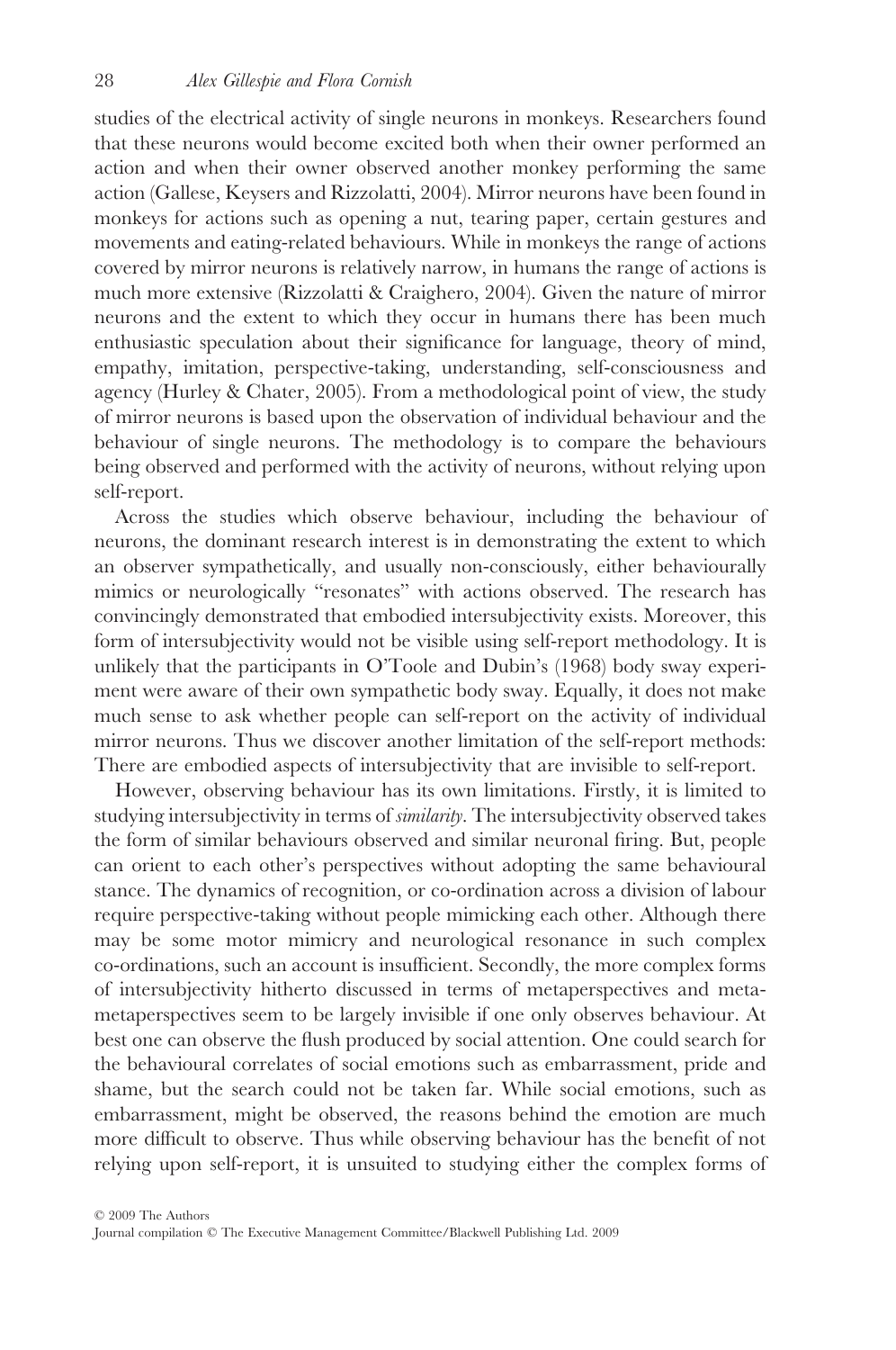intersubjectivity enabled by society or the thoughts that people have in relation to the thoughts of others.

## ANALYSING TALK

The third methodological approach, analysing talk, again constitutes a new aspect of intersubjectivity. Assuming that intersubjective relations are produced and reproduced in social interaction, then observing what happens in social interaction, and particularly what is said in interaction, brings us close to the actual processes through which intersubjectivity is reproduced.

Garfinkel's (1984) ethnomethodology has been central in turning the attention of researchers towards the relation between talk and intersubjectivity. For Garfinkel intersubjectivity concerned the shared, but often implicit, taken-forgranted assumptions that enabled human communicative interaction. He suggested that the tightly woven intersubjective fabric of assumptions tends only to become visible when breached. This basic assumption is the opposite of the comparative self-report methodologies which assume that these assumptions are available to self-report. To make these intersubjective assumptions visible, and thus researchable, Garfinkel encouraged his students to break the common assumptions of social interaction and record what happened. For instance, he directed his students to interact with their families as if they were strangers and their home was a hotel. In another study his students kept asking their interlocutors to be more specific about what they were saying. In each case, breaking the taken for granted assumptions profoundly disrupted the social interaction, triggering annoyance on the part of interlocutors and leading them to question the student's motives and/or sanity. These disruptions reveal that in everyday interaction there are numerous implicit assumptions being made about the social situation. Interlocutors not only make these assumptions implicitly, but they implicitly assume that they are shared.

Garfinkel's insight that intersubjectivity can become visible during a breach has been carried forward by experimental research which has sought to engineer ruptures. Experimental situations are created in which there is a joint task with distinct social positions thus creating two different perspectives. For example, each participant is given unfamiliar tangrams and, without seeing each other's, one participant must communicate to the other their sequence of shapes (Clark & Wilkes-Gibbs, 1986). Or each participant is given a map, and a Director must verbally guide the Follower through the map (Blakar, 1973). Or, one participant is given a picture and they must verbally communicate that picture to the second participant who then has to draw the picture (Collins & Marková, 1999). In each of these experimental scenarios, the researchers create a divergence of perspective, and then observe how the participants repair it and create mutual understanding. These experiments have revealed the intensely collaborative nature of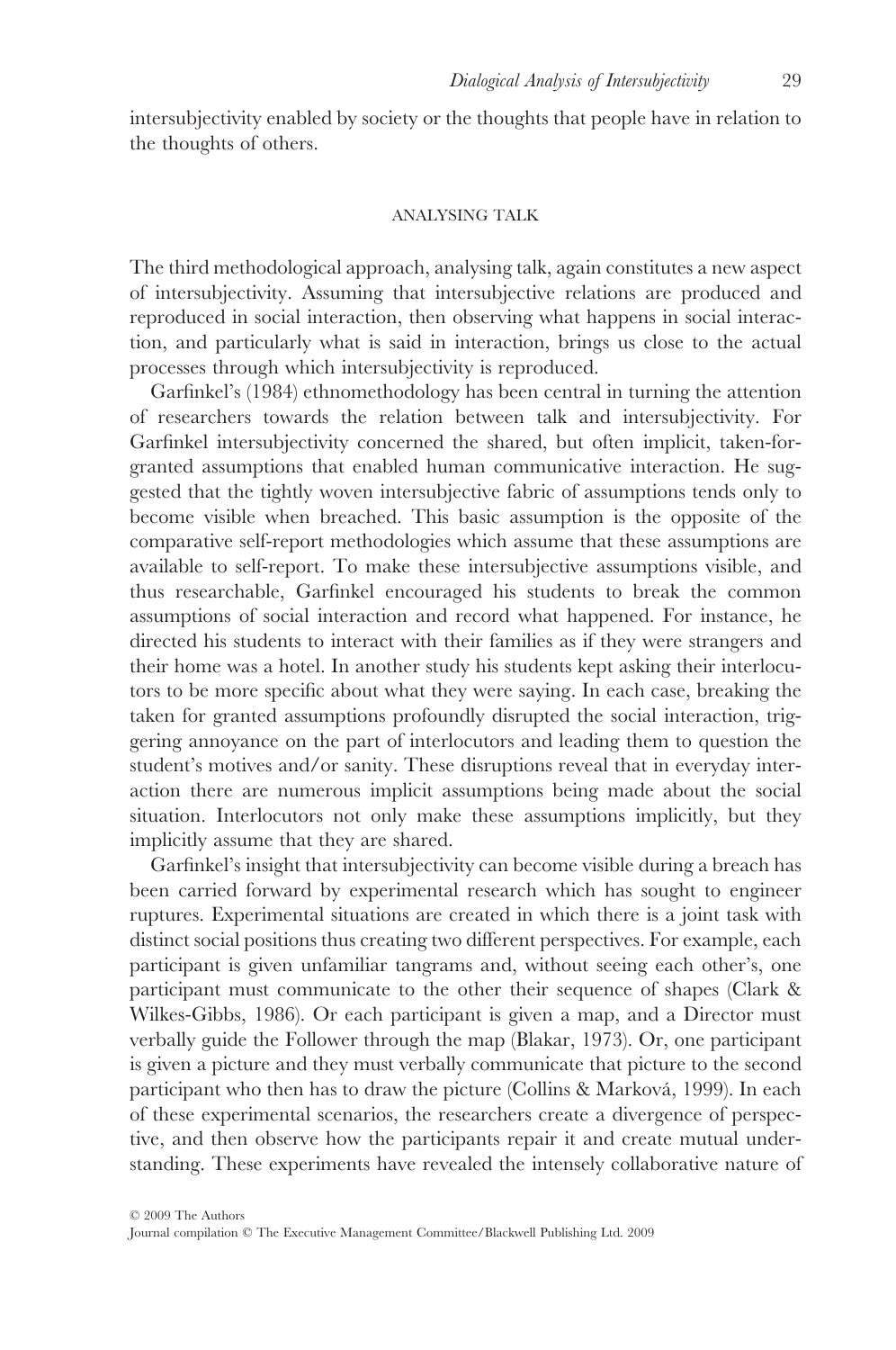communication. Even when participants start out with massive divergences of perspective they work collaboratively to build a shared nomenclature and set of implicit assumptions which enable them to jointly navigate the task. The advantage with the experimental paradigm is that divergences of perspective can be created, ruptures can be engineered, and the characteristics of the participants can be manipulated.

The analysis of the processes through which intersubjectivity is produced in talk has been advanced by the methodological procedures of conversation analysis. Although conversation analysis is a broad methodology, the tendency has been to focus upon naturally occurring talk-in-interaction rather than experimental data. The core focus has been on issues such as how conversations open and close, how topics are introduced, how topics are framed, how responsibility is assigned, how authority is claimed, how turn taking occurs and how interlocutors are positioned. From the standpoint of intersubjectivity, the research which interests us concerns interlocutors' ongoing efforts to maintain mutual understanding.

Even a casual exchange can entail the intersubjective tasks of agreeing on a topic, clarifying roles, establishing shared terminology, correcting misunderstandings, and agreeing that the conversation is over. For example, the frequent brief paralinguistic communications such as "uh-huh" or head-nodding that punctuate a conversation are not designed to take over the turn or to contribute additional meaning, but to provide ongoing feedback about comprehension (Schegloff, 1982). That is, they inform the speaker about their effective construction of intersubjective understanding. A similar role is played by the "third position repair" described by Schegloff (1992). A listener will often respond to a speaker with an utterance which, instead of contributing anything new, simply displays understanding of what has been said. This gives the first speaker an opportunity to correct a misunderstanding, or consolidate an understanding, thus establishing intersubjective agreement. In this way, conversation analysts have convincingly shown that intersubjectivity is not something abstract, remote or impossible to achieve, rather intersubjectivity is routine and even mundane. "Intersubjectivity" is, as Schegloff (1992, p. 1299) writes "woven into the very warp and weft of ordinary conversation."

Conversation analysis makes an important contribution to the study of intersubjectivity because it focuses upon the processes through which intersubjectivity is negotiated moment-by-moment within specific interactions. Conversation analysis treats intersubjectivity as a genuinely relational phenomenon. Research based on observing discourse is not concerned with "testing" whether perspective taking occurs, nor is it concerned with diagnosing divergences of perspective, it assumes that partial intersubjectivity exists, and focuses upon the processes through which it is created, recreated, disrupted and repaired within social interaction.

The main limitation of conversation analysis is that it tends to focus upon the discourse observed and is reluctant to go beyond specific interactions. It looks only *within* the text for its explanations, and avoids reference to phenomena beyond the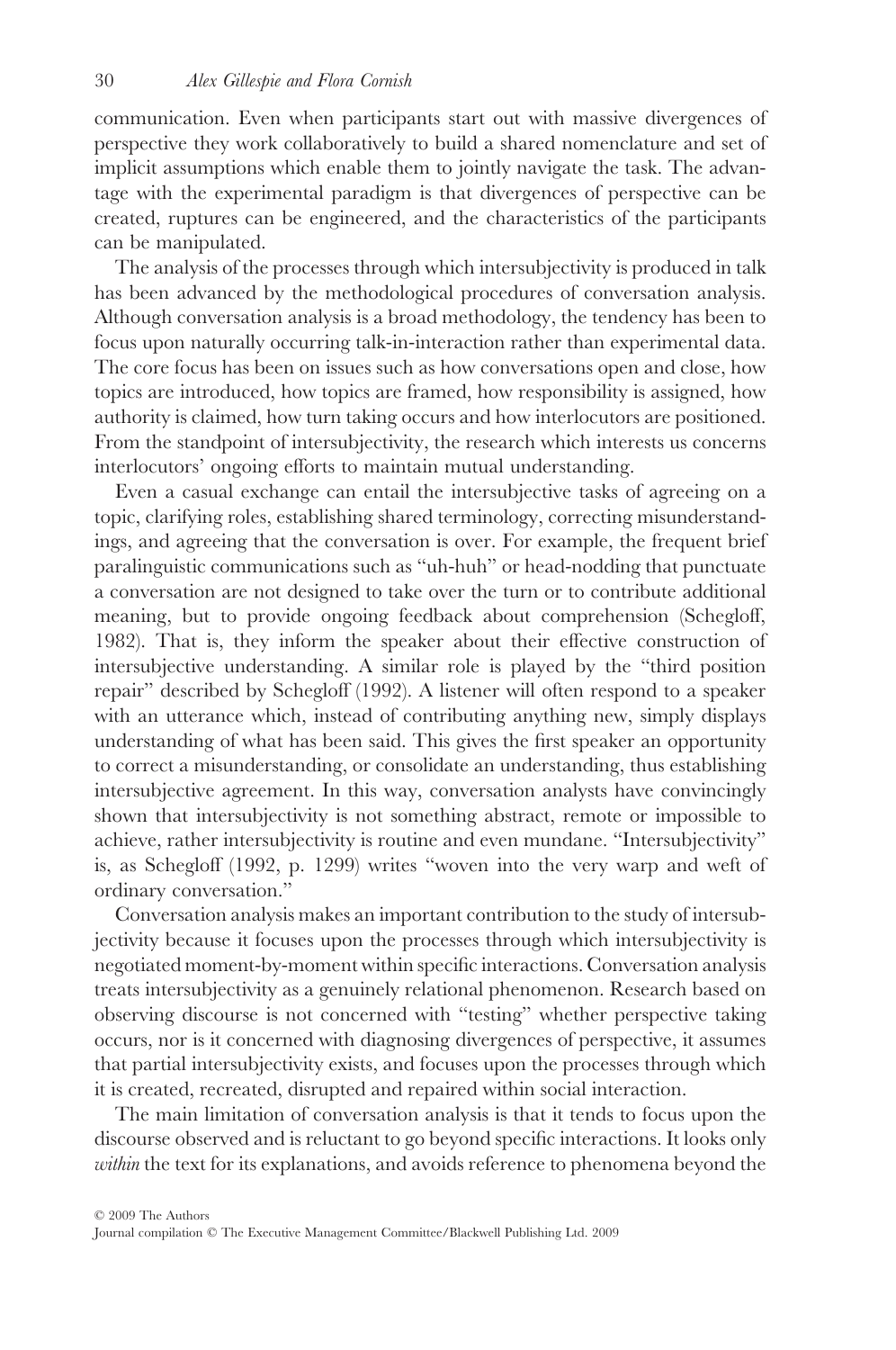text, such as societal discourses, interpretative repertoires, cultures or social institutions (Wetherell, 1998). But talk is situated in institutional and cultural contexts. Material situations and social roles provide the resources out of which people construct mutual understandings. Within psychology, some conversation analysts tend to be willing to treat psychological phenomena only in terms of how they are spoken about by participants, and arguments that "intra-psychological" events outside the conversation are not amenable to analysis (Potter & Edwards, 1999; Marková, 2000). Thus, addressing subjectivity—even its intersubjective nature—is not promoted by the conversation analytic approach.

# ETHNOGRAPHIC ENGAGEMENT

The separation of methods into self-report, observations and the analysis of talk, as we have done above, is, when considered from the point of view of actual research, somewhat artificial. Intersubjectivity is situated in everyday life contexts, and everyday life does not conform to such a separation. Lived life has reflective aspects (amenable to self-report), entails actions and practices (amenable to observation), and usually lots of talk (amenable to conversation analysis). Moreover, lived life is embedded in social, institutional, historical and cultural contexts which are central to any interpretation (Jovchelovitch, 2007; Schutz, 1973). To consider just one methodological approach, and to do so without regard for the broader context, yields a limited perspective on the phenomenon, and limits the possibility of apprehending the variety of means (embodied practice, verbal exchanges, reliance on cultural assumptions, etc) through which intersubjectivity is negotiated.

Unsurprisingly, much of the most subtle research on intersubjectivity entails a combination of the methods described above. Such research, often going by the name of ethnography, ethnomethodology or participant observation, tends to combine the observation of practices and interactions with an analysis of talk. Moreover, it incorporates both a detailed historical and contextual understanding of the given interaction and a reflective participatory engagement with the research phenomena. This holistic approach to studying intersubjectivity has been articulated by Prus (1996). Starting out from the assumption that everyday life is a meaningful intersubjective creation, Prus argues that ethnography is the most suitable method for studying intersubjectivity: to enter into the everyday life of people, to participate in their lives, to talk and observe and to interpret people within their lived context. According to this approach, research is a process in which the researcher moves between learning about local meanings, participating in local activities, and reflecting upon those experiences. Thus there is an oscillation between participating and observing (Ricoeur, 1973).

The historical threads of this approach come out of the Chicago School of participant observation and anthropological studies of encountering other people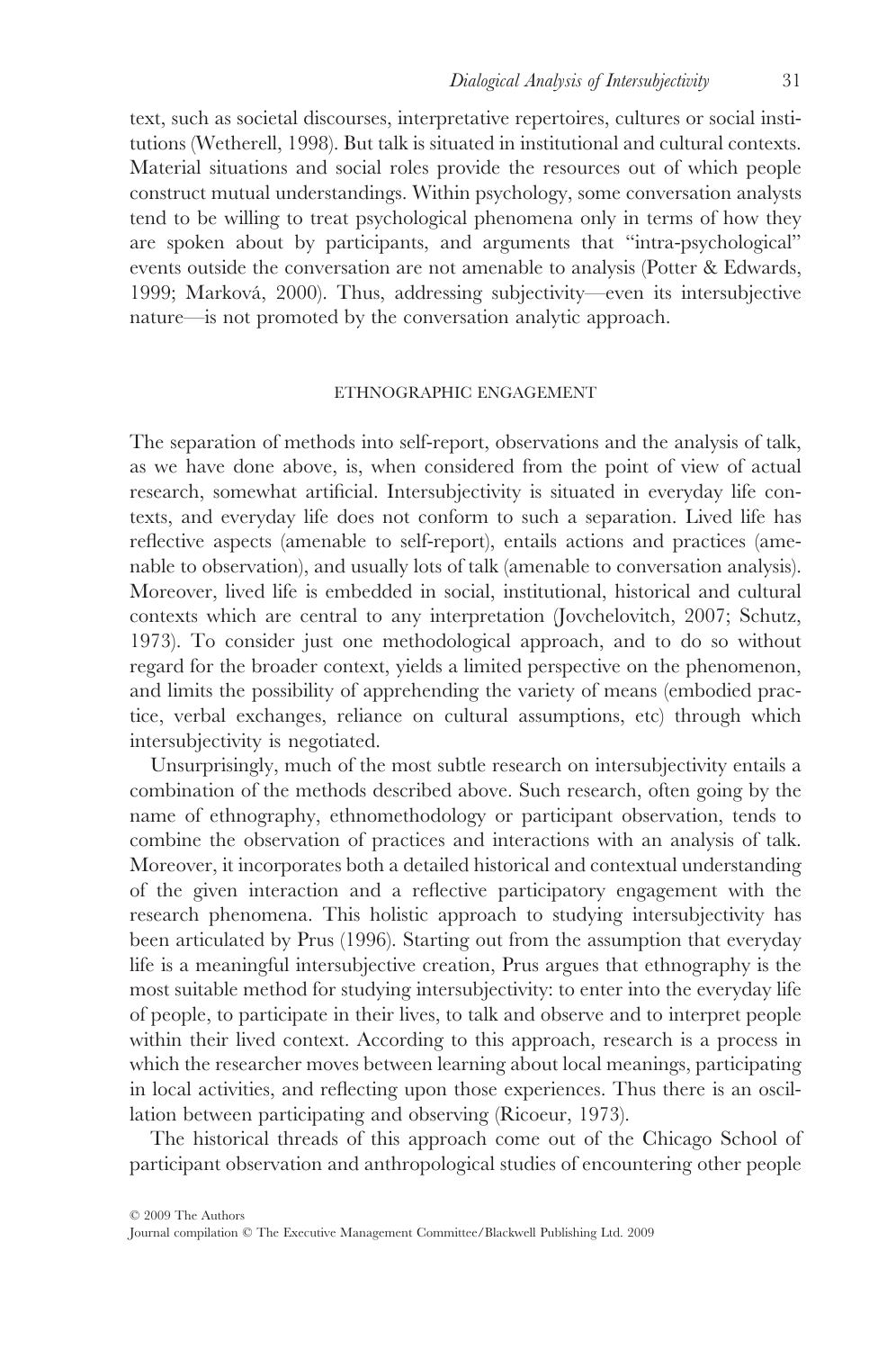and cultures. But the basic approach has been widely developed in many empirical domains, from the study of tourist-local interactions (Gillespie, 2006a) to studies of distributed cognition (Hutchins, 1995). The ethnographic approach enables a rich analysis of the different perspectives in the field and how they interact. For instance, Mosse (2005), in an ethnography of the aid system linking donors to communities in India, highlights the multifaceted role of "development brokers" including consultants and managers, who work at the boundary between the world of aid policy and the world of project implementation. In an impressive intersubjective undertaking, these development brokers are shown to negotiate between the almost incommensurable perspectives of messy concrete project reality, and changing, ambiguous, but directive policy statements. In this context, ethnography allowed a rich understanding of the unrecognised and unofficial intersubjective dynamics of communication and coordination within the aid system, by studying the everyday practices of implementing and accounting for a project, by tapping into the multiple perspectives (donors, development workers, and communities) at work, and by the author himself moving between the engaged role of a consultant and the distant role of an academic.

Starting with the phenomenon, the ethnographic approach makes use of whatever forms of data aid the interpretative process—such as historical documents, interviews, naturally-occurring talk, observations, participatory experiences, drawings, among others. The ethnographic approach also recognised that the researcher is part of the ethnographic encounter (Clifford, 1983). Thus, the researcher does not study intersubjectivity "out there" but rather enters into the intersubjective web, and through being part of that intersubjective world, comes to understand it.

There are two major strengths of the ethnographic approach, firstly, that its sources of data are naturally-occurring, and secondly, that it combines different forms of data. If intersubjectivity is often implicit, and if it is embedded in and made possible by everyday situated language and practices, then to apprehend the full richness and complexity of intersubjectivity, ethnography is an ideal approach.

## DIALOGISM

Having reviewed the major methodological approaches to the study of intersubjectivity, we now turn to articulating theoretical and methodological tools that we suggest are particularly useful, and that overcome some of the weaknesses identified in the reviewed methods. The theoretical tradition of dialogism, we argue, provides useful concepts for the analysis of intersubjectivity (covered in this section) and can work together with insights from other methodologies (reviewed in the previous sections) in a multi-faceted empirical approach to the study of intersubjectivity (covered in the next section). Like ethnography, dialogism

© 2009 The Authors Journal compilation © The Executive Management Committee/Blackwell Publishing Ltd. 2009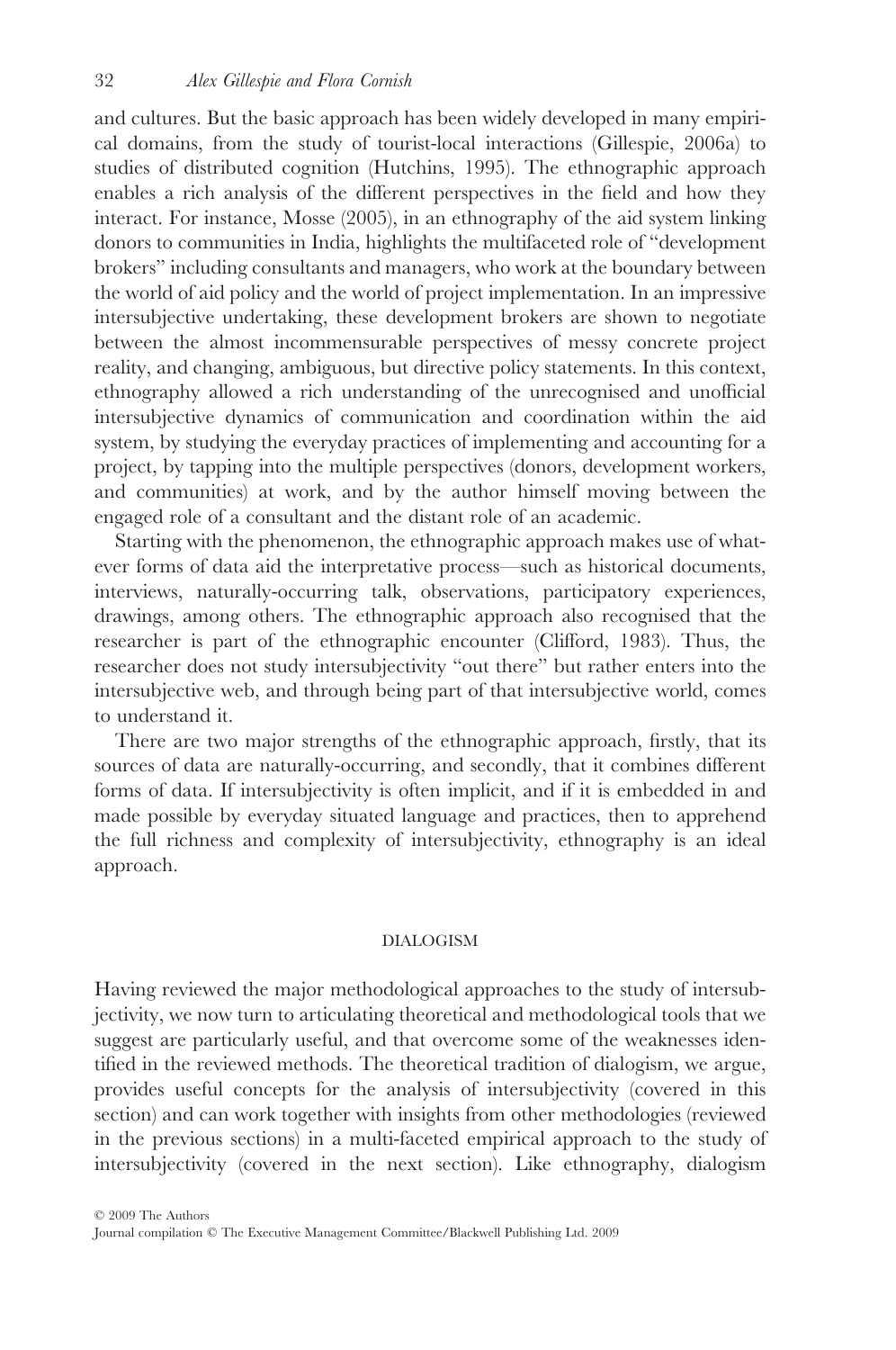emphasises historically and culturally located meaning and cross-cutting methodologies which combine analysing talk with observing interactions. However, dialogism offers a specific theoretical apparatus for analysing intersubjectivity, which is more than simply an ethnographic approach.

Dialogism stems from the theoretical work of Hegel, Mead and Bakhtin amongst others. The basic idea is that knowledge, society and subjectivity are all dynamic and contextual phenomena which can be theorised in terms of dialogues between different (real and imagined) perspectives (Marková, 2003b; Linell, 2009). Knowledge must be considered in terms of competing knowledges which are sustained in various institutional and power relations (Jovchelovitch, 2007). Society is conceptualised in terms of differentiated groups and social relations in various states of tension (Moscovici, 1976). Subjectivity entails shifting I-positions, uncertainty, ambiguity, internal dialogues and dialogical tensions (Hermans & Dimaggio, 2007). Knowledge, society and subjectivity are produced through dialogue and are dialogical in their structure and dynamics. There are several key assumptions in dialogism (Linell, 2009). It is not our aim to review them all. Instead we highlight three ideas which are of particular significance for a dialogical approach to intersubjectivity: situation-transcending phenomena, addressivity, and voices.

First, in contrast with narrow variants of conversation analysis, dialogism goes beyond immediate utterances to consider situation-transcending phenomena (Linell, 2009). While the goings-on within a dialogue are indeed important, understanding dialogue entails understanding the social, historical and cultural context (Marková, 2003b) as well as personal, subjective and intra-psychological processes (Linell, 2009). Dialogue is possible because of a partially shared fabric of assumptions which need to be understood historically. Accordingly, genealogical analysis is a useful means of unpacking the historical context (Gillespie, 2006b) and ethnographic research is a useful means of understanding the social and cultural context (Cornish, 2004). Indeed experimental research, which has created ruptures, has found that shared representations are an important means of arguing (Psaltis & Duveen, 2006) and re-creating a shared definition of the situation (Collins & Marková, 1999). In addition, the outcomes of dialogue can lead to lasting changes in meaning at both the societal level and the individual level. Thus, in contrast to conversation analysis, dialogism is quite compatible with the theory of social representations (Howarth, 2006) and the notion of internal or subjective dialogues (Marková, 2003b), both of which can be transformed through dialogue. Thus dialogism conceptualises intersubjectivity as entwined with situation-transcending phenomena such as culture, institutions and subjective processes.

Second, in contrast to the dominant assumption that the individual is the basic unit of analysis, dialogism takes the communicative relation as the basic unit of analysis. According to both Bakhtin (1986) and Mead (1922), the boundary of an utterance is not drawn around the acoustic blast, rather it must include the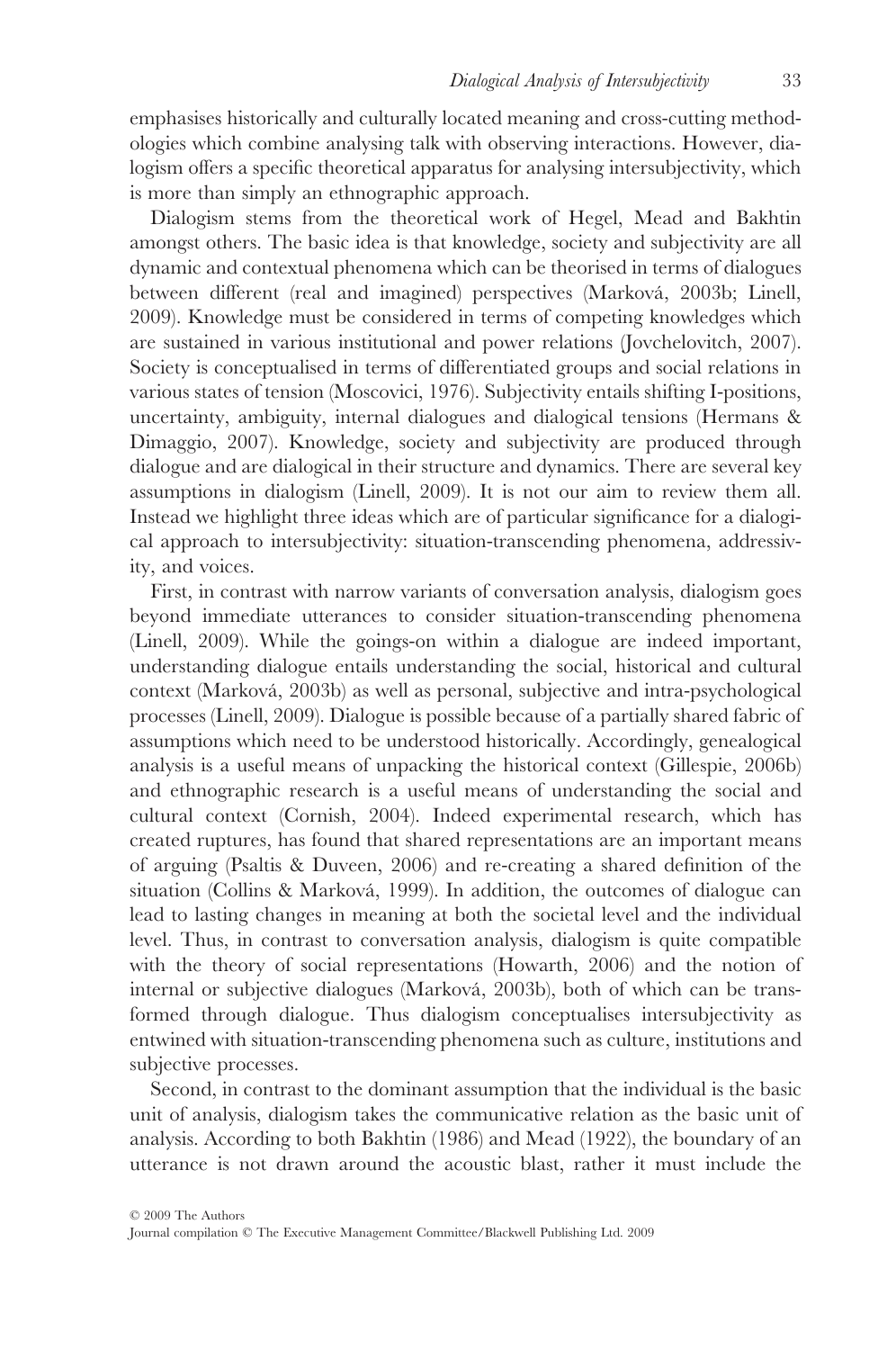audience in two senses. In the first sense it is the future response of the audience which finalises the meaning of the utterance and thus defines the boundary of the utterance. In the second sense because communication entails an orientation to the future response of the audience the anticipated future response is already in the utterance (before the audience has a chance to respond). Thus every utterance or communicative gesture can only be understood in terms of the expected audience to which it orients and the actual audience that it finds.

The way in which utterances orient to, and position, the audience is termed addressivity. Consider the utterance "You had a fairly lengthy conversation with him, didn't you, on that evening of February fourteenth?" Who is speaking? And who is being spoken to? How is the speaker positioning the addressee? People usually suspect, correctly, that the speaker is a lawyer, and that the addressee is a woman. And people are usually unsurprised to find that the utterance comes from a rape trial. Yet there is nothing in the utterance about a woman, about law, or about rape. Where does this understanding of the utterance come from? The answer is addressivity. Who else, other than teachers and inquisitors, ask people questions when they already believe they know the answer? Who else is so concerned about dates, places, and specific events? And if the speaker is a lawyer, then what might the legal issue be? What might follow from a conversation with "him"? And why does the lawyer emphasise that it was a "lengthy" conversation? The addressivity within the lawyer's utterances enables us to "reverse engineer" the utterance and to speculate about the implied audience and context. Addressivity is a powerful analytic concept for studying intersubjectivity, as it reveals the implicit orientations of speakers to the orientation of their audience.

The third useful concept from dialogism is that of voices. Utterances do not only reflect their audience, but they reflect their historical and social context. Each utterance is a product of the semiotic and social environment that precedes it. People do not speak their own language. They speak a second-hand language with second-hand words, and usually they are propagating second-hand ideas. "The utterance," Bakhtin (1986, p. 93) writes, "like Leibniz's monad, reflects the speech processes, others' utterances, and, above all, preceding links in the chain." Utterances, when closely analysed, reveal their own history. Conversational turns which used to be between people reappear as shifts of perspective within a single utterance. Utterances originating in diverse contexts and spoken by diverse people are born again side-by-side in the same utterance. Old words, phrases, and communicative genres are re-formed, re-contextualised and re-produced. Although each so-called new utterance is filled with new intent it never completely escapes its previous usage which is the wellspring of its meaning.

The social and historical context of an utterance is most clearly evident in the multiple voices that often populate an utterance. Bakhtin claimed, somewhat flippantly, that about one-third of all conversational dialogue is either direct or indirect quotation of other people's words. While this may be an exaggeration, close attention to conversations reveals that people do spend a lot of time talking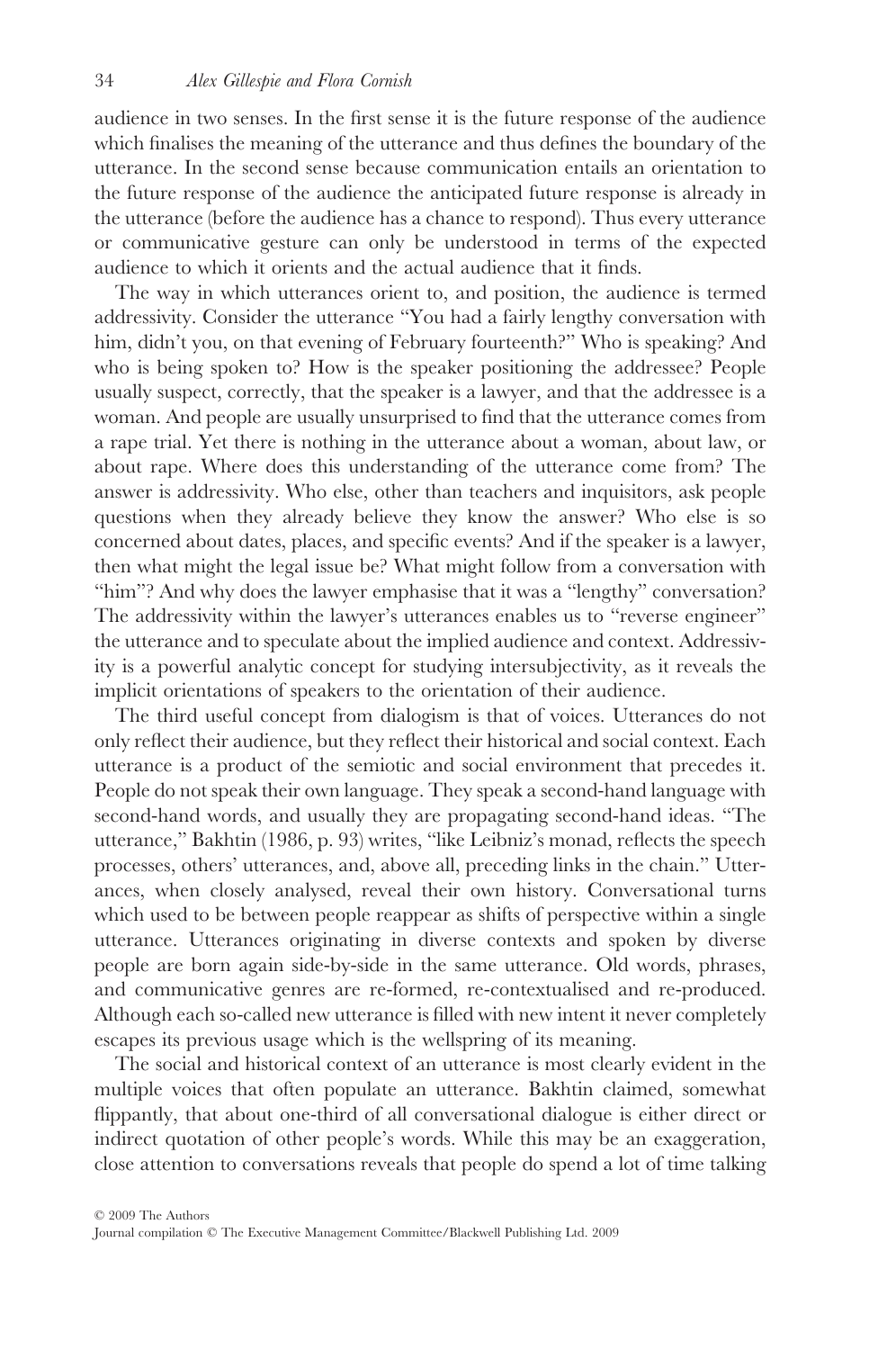about what other people have said or might say (Gillespie, 2006a). The voice of others can appear in different ways in a text. In direct quotation the "voice" of the other is animated and quoted directly (e.g. "Bob said 'doctors are tyrannical' "). Direct quotation is often accompanied by a change in accent and a change in pronoun frame of reference. Indirect quotation, or "characterising" occurs when the speaker presents a version of the other person's point of view (e.g. "Bob feels that the doctors dominate the hospital"). The idea of voices is useful for the study of intersubjectivity because it reveals the presence of multiple perspectives within a single utterance or brief exchange.

Dialogism, because of its fundamentally relational stance, is ideally suited to the study of intersubjectivity (Marková, 2003a). To date dialogical concepts have profitably been used to study intersubjectivity within many contexts, including, situated dialogue (Linell, 1998), diaries (Gillespie, Cornish, Aveling & Zittoun, 2007), historical commemoration (Olick, 1999), collective action (Cornish & Ghosh, 2007) and inter-cultural relations (Jovchelovitch, 2007). Dialogism is based on a distinctive epistemology, and provides useful and subtle concepts for the analysis of talk and action in terms of the relation between different perspectives. Dialogism can be characterised as a collection of theoretical concepts which provide analytic purchase, and which researchers apply in different ways. Our aim, in the next section, is to advance the dialogical method of studying intersubjectivity by combining it with insights drawn from our preceding review of methods.

#### TOWARDS A DIALOGICAL ANALYSIS

We propose to combine Laing, Phillipson and Lee's (1966) framework for studying intersubjectivity with the dialogical concepts of context, addressivity and voice. Laing, Phillipson and Lee developed a very useful conceptual framework for analysing the complex and recursive nature of intersubjective relations, but self-report questionnaires are not a suitable methodology for analysing metametaperspectives. Thus we propose to use their conceptual framework, but not their method. We advocate analysis of dialogue as found in experiments, interviews, group discussions or naturally-occurring contexts. Using the analytic concepts of voice and addressivity enables us to get at both explicit and implicit perspectives, thus transcending the opposition between the self-report and observational methodologies. Table 4 presents the coding frame for such a dialogical analysis.

Imagine a situation in a company where the workers are planning to go on strike because they are dissatisfied with the working conditions. One of the workers, Sally, says to her boss "I love my work." She is overheard, and is quoted by a second employee: "she said 'I love my work.' " But Sally herself overhears this and says to her colleagues "he keeps telling people that I said I love my work." Let us interpret this example in terms of our coding frame.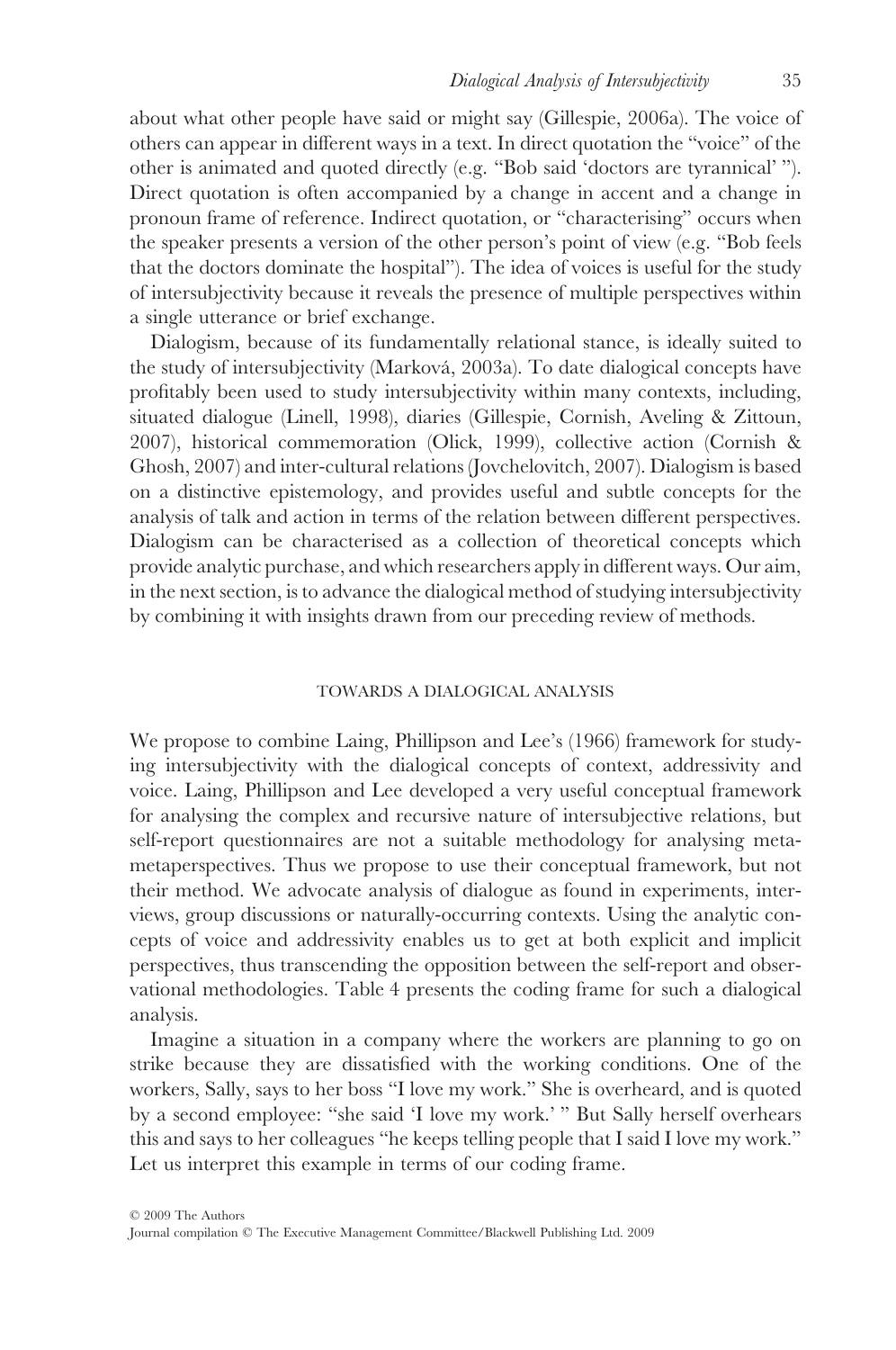| Level                                                                   | Explicit                                                                                                                                               | Implicit                                                                                                                                                                                                            |
|-------------------------------------------------------------------------|--------------------------------------------------------------------------------------------------------------------------------------------------------|---------------------------------------------------------------------------------------------------------------------------------------------------------------------------------------------------------------------|
| Direct perspectives<br>$(S \rightarrow X)$                              | Statement that explicitly<br>communicates a direct<br>perspective<br>"I love my work"                                                                  | Statement that can be<br>interpreted as revealing a<br>direct perspective<br>"I love my work" (i.e, I don't<br>see a need to go on strike)                                                                          |
| <b>Metaperspectives</b><br>$(S\rightarrow O\rightarrow X)$              | Quotation or<br>characterisation that<br>explicitly communicates a<br>metaperspective<br>"She said 'I love my work'"                                   | Quotation or<br>characterisation that can<br>be interpreted as revealing<br>a metaperspective<br>"She said 'I love my work'"<br>( <i>i.e.</i> , she is not committed<br>to a strike)                                |
| Meta-metaperspectives<br>$(S\rightarrow O \rightarrow S \rightarrow X)$ | Quotation or<br>characterisation that<br>explicitly communicates a<br>meta-metaperspective<br>"He keeps telling people that"<br>I said I love my work" | Quotation or<br>characterisation that can<br>be interpreted as revealing<br>a meta-metaperspective<br>"He keeps telling people that<br>I said I love my work"<br>(i.e., he is trying to make<br>me appear disloyal) |

*Table 4.* Coding frame for a dialogical analysis of intersubjectivity

Beginning with the direct perspectives, Sally's explicit direct perspective is simply that she enjoys her work. This direct perspective could also be observed as an implicit perspective, if we were to see Sally working late, or volunteering for tasks, or speaking about her work with enthusiasm. On the other hand, her statement may be interpreted in terms of context and addressivity to reveal an alternative direct perspective. In saying "I love my work," Sally may be implying that she is not committed to the strike, or that other employees less loyal to the company do not enjoy their work, or, indeed, she may be prefacing complaints about her working conditions with the statement that she loves her work, implying that she is an enthusiastic worker, and thus she cannot be dismissed as a work-shy complainer.

When Sally's colleague reports that she said "I love my work," we are dealing with a metaperspective. Sally's voice reappears in her colleague's utterance, revealing his perspective on her perspective on her work, and if we did not know about the potential strike, we might decide that this is simply a statement about Sally's work satisfaction. But in the context of the potential strike, the reported statement suggests an implicit metaperspective, that Sally may not be committed to the strike and is a danger to their solidarity. By comparing Sally's direct perspective with the colleagues' metaperspective, we can establish whether there is understanding or misunderstanding. If Sally went on, in her conversation with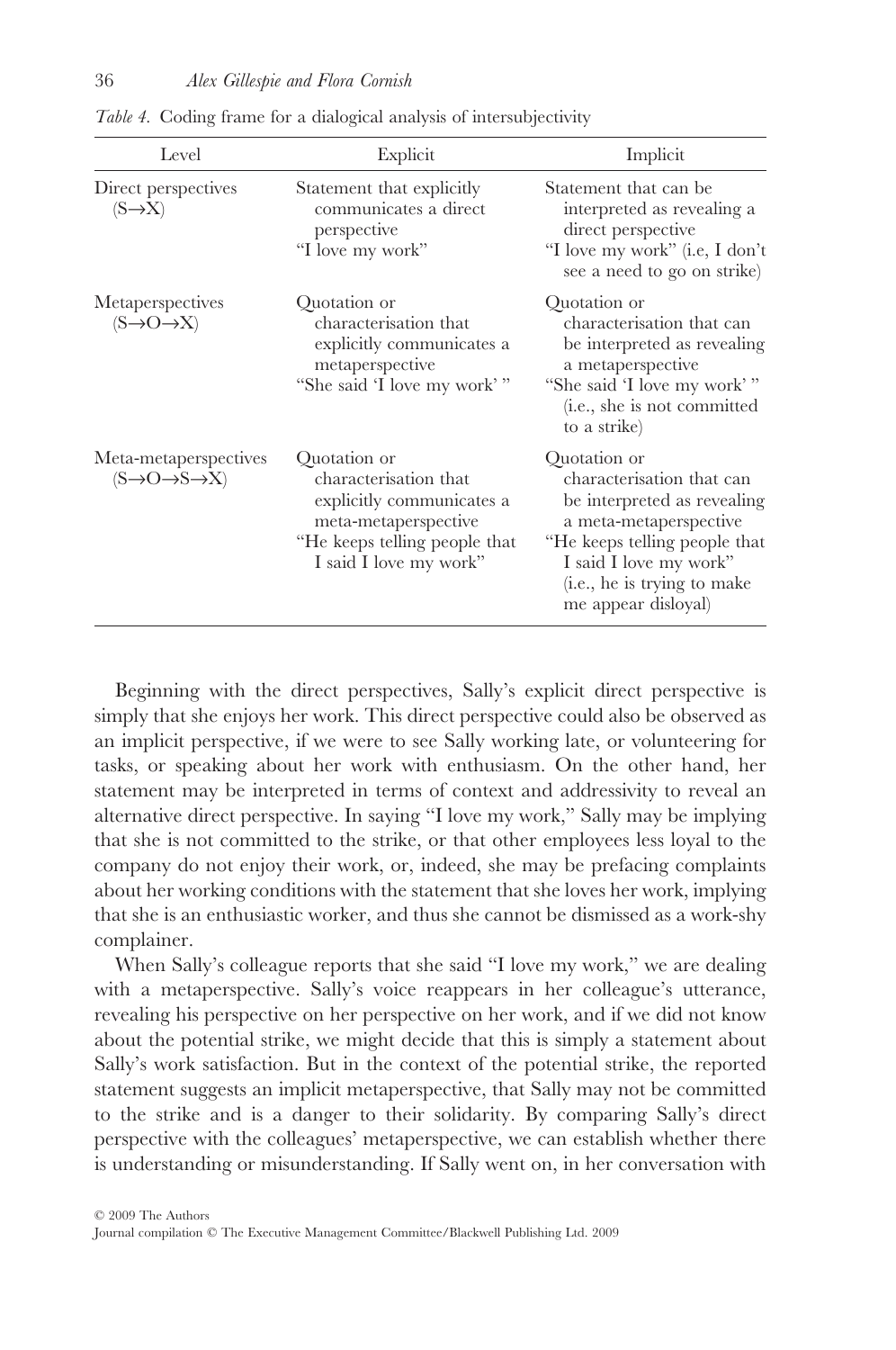her boss, to list her complaints about her working conditions, unheard by her colleague, there may be a misunderstanding here. But if Sally was indeed trying to ingratiate herself with the boss, and the colleagues think that Sally is unlikely to join the strike, then they can be said to understand her perspective without agreeing with her.

Finally, at the third level, when Sally says "he keeps saying that I said that I love my work," she is voicing a meta-metaperspective on her colleague's metaperspective on her perspective on her work. If Sally's direct perspective is that she does not love her work, then she is giving voice to a perceived misunderstanding. However, turning to the implicit level might be revealing. Considering the context and addressivity, her statement may suggest a meta-metaperspective that her colleagues would disapprove of the news that Sally likes her work, and so she is trying to correct a misunderstanding and explain that actually she does not like her work, and is planning to join the strike. Or, she may be implying that her colleague is spreading unfair rumours about her, and seeking to influence her colleagues' perspectives on the rumour-mongering colleague. When a person directly voices a meta-metaperspective ("he thinks that I think that . . ."), they are often trying to correct a misunderstanding ("he is wrong, and I don't actually think that  $\ldots$ ").

Several comments about this example need to be made. The analysis makes use of background information, about the strike, and about work culture. The data for the analysis need not be overt speech, rather, any communicative act, such as staying late at work, can be part of the analysis. The use of dialogical concepts enables the analysis to go beyond the obvious, revealing implicit orientations.

The proposed framework enables a dialogical analysis of intersubjectivity as it manifests both within and between people or groups. Using the framework, for example, to study data from one person means that the perceived intersubjective relations detailed in Table 3 can be analysed. Perceived misunderstandings and feelings of being misunderstood, and the resultant internal dialogical tensions can be clearly articulated. Using the framework to study both parties mean that the actual intersubjective relations detailed in Table 2 can be analysed. Comparing what one person or group thinks with what the other individual or group thinks they think can reveal actual misunderstandings and thus unpack interpersonal and intergroup tensions.

From a methodological point of view, identifying the explicit meanings is relatively straightforward and empirical. Such analysis remains at the level of description. However, the interpretative process for identifying implicit meanings is complex. Often the same utterance can be interpreted in both explicit and implicit, or descriptive and interpretative, ways. If someone says to their partner, when viewing an apartment for sale, "this one is so spacious," that communicates a direct perspective about the apartment, but it also implies an implicit direct perspective that the previous apartment they viewed was not as spacious. If a doctor tells a mother that "it is really important for children to eat 5 portions of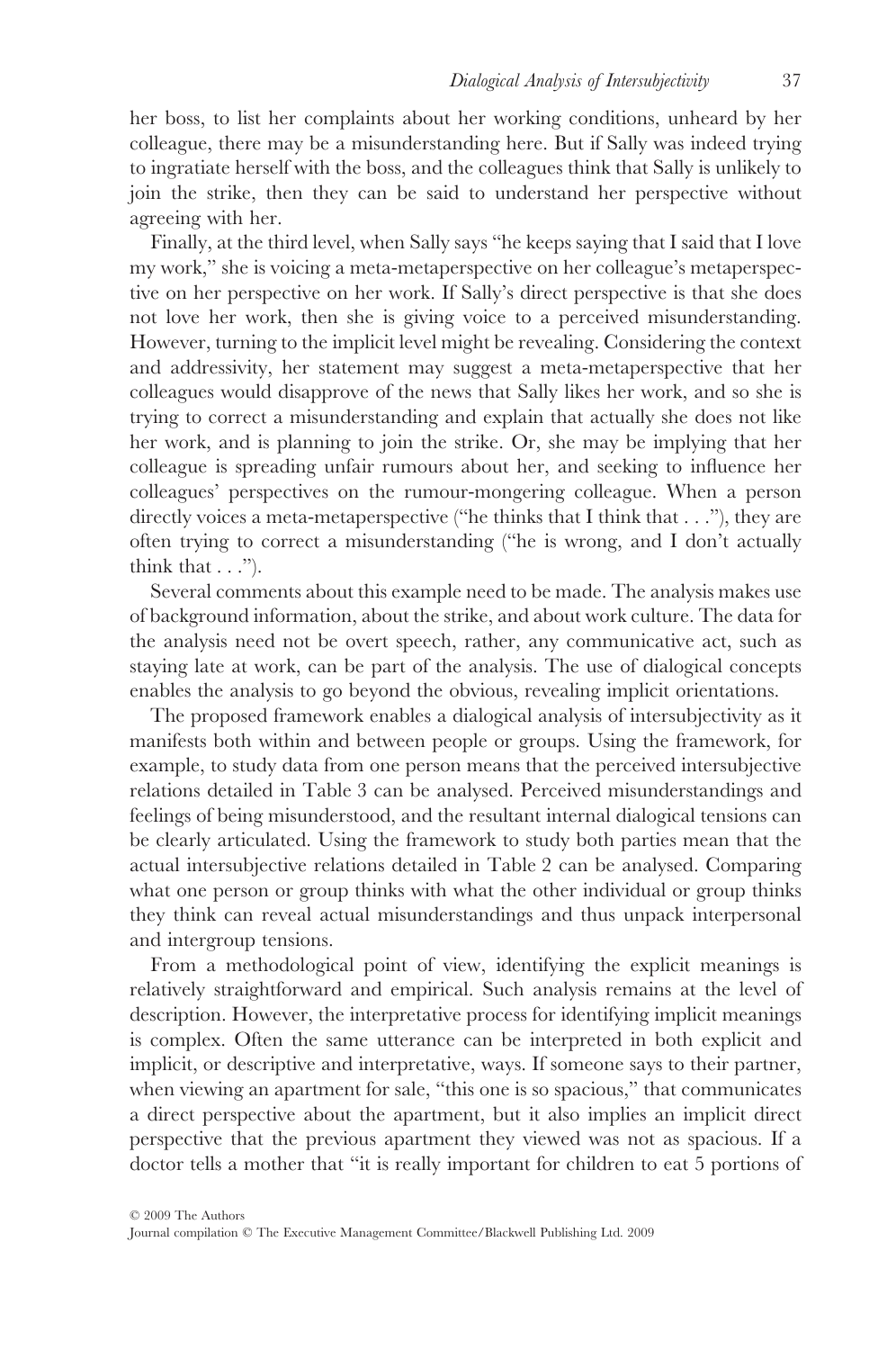fruit and vegetables everyday" this explicitly communicates the doctor's knowledge. However, it can also be interpreted as implying a metaperspective: the doctor thinks that the mother does not know or implement this knowledge.

The analysis of explicit and implicit perspectives, or meanings, entails complementary strengths and weaknesses. The strength of analysing explicit meanings is that there is little ambiguity in what is actually being said. The task is descriptive not interpretative. This strength is revealed in contrast to the weakness of coding implicit meanings. The range of possible implied meanings can be very broad, and sometimes even contradictory implications are possible. Given only one utterance it is impossible to establish the validity of an interpretation. Confident interpretation depends upon assumptions, significant others, norms, frames of reference, situations and history that are all beyond any single utterance. It follows that analysis of implicit meanings requires a substantial knowledge of the wider context. Hence, ethnographic fieldwork has an important role to play in dialogical analyses by providing a rich social and cultural interpretive frame. Ethnographic work also enables the use of observation of nonverbal as well as verbal action, which can be revealing about implicit perspectives.

The tentativeness with which we should approach the identification of implicit perspectives does not mean that coding implicit meanings is inferior to coding explicit meanings. What people can explicitly say is limited by their self-insight, and, as argued in relation to self-report methodology, people rarely able to articulate the full web of intersubjective relations that they are embedded within. Thus analysing implicit perspectives transcends the limitation of the self-report methodologies by incorporating something of the observational approaches.

When considering real-world inter-group and inter-individual relations it also becomes evident that there is more than self and other to consider. Talk often pertains to other parties outside the direct relation. For example, in studying the relation between a company and the ecological movement they support, one might find that the company sponsors the movement in order to create a positive impression of the company to the public at large. In such a case the intersubjective relation expands beyond the immediate self-other (i.e., company-movement) relation to include a third perspective (that of the public). That is to be expected, and the analysis can include this by proceeding upon the same lines of distinguishing direct, meta, and meta-meta perspectives. The important thing is to be very clear in the analysis about who is taking whose perspective.

Finally, in our experience it is often difficult to distinguish between direct, meta and meta-meta perspectives because there is much perspective-taking built into ordinary language. Some individual words (e.g. loyal, guilty, ashamed) already "chunk" more than one perspective. Consider the difference between the utterance "you are making me feel guilty" and "I think that you think that I have done something that I should not have done." Both of these utterances entail explicit meta-metaperspectives. However, the latter is much more difficult to comprehend than the former. This is because the term "guilt" has packed within it a complex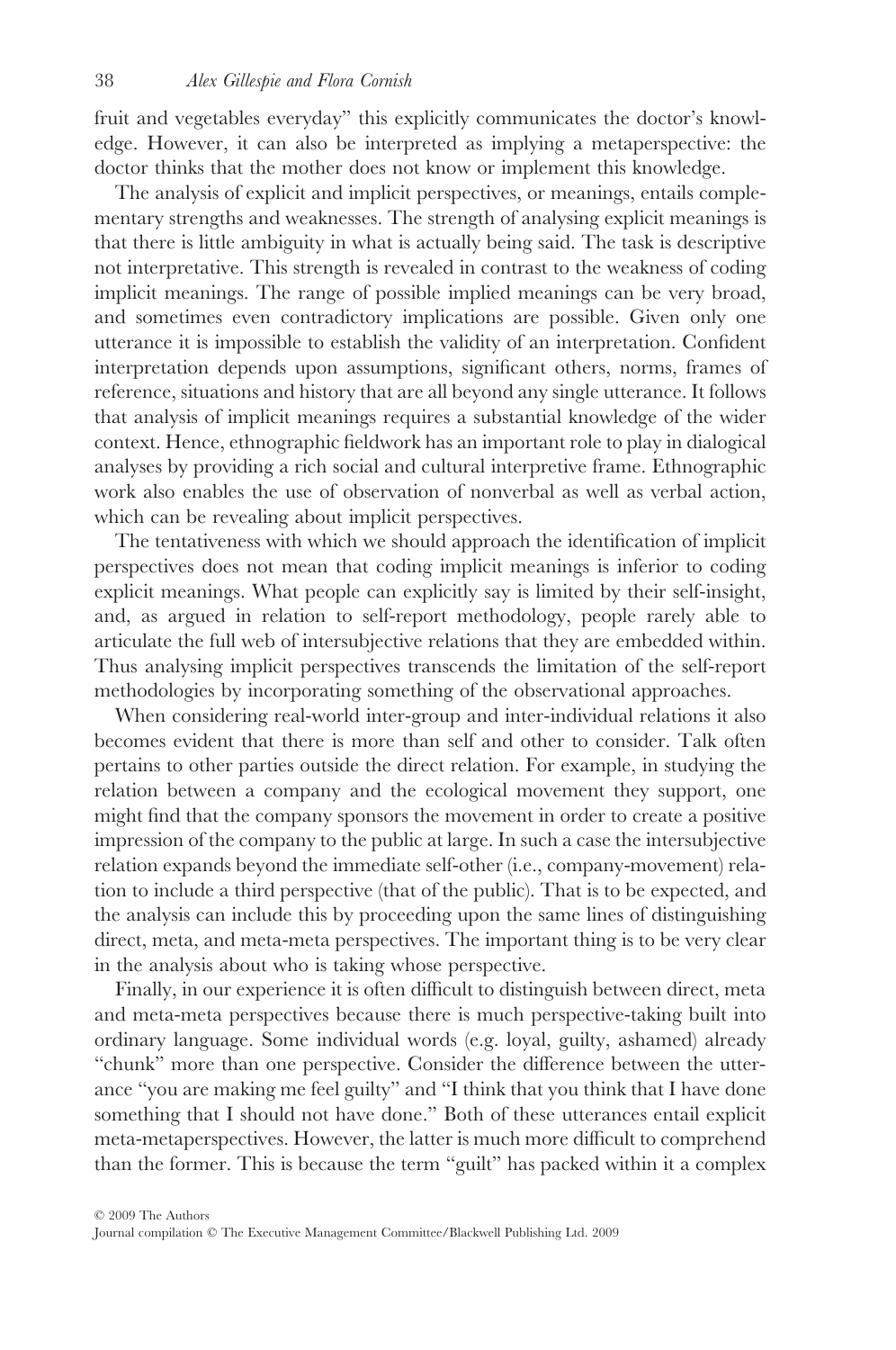set of perspectives. The problem arises when we consider an utterance like "he feels guilty." Is it a metaperspective concerning the thoughts of the other? Or, is it a complex meta-metaperspective? In our experience this problem needs to be dealt with on a case-by-case basis, with each utterance analysed in terms of its own context in order to make an appropriate decision about the level at which it operates.

These comments regarding the complexity of coding implicit perspectives reveal that any such analysis is fundamentally interpretative. There is no guaranteed means of knowing exactly what is implied by an action or utterance. Interpretation must be based upon a contextual understanding of the act and exploring alternative interpretations (Hollway & Jefferson, 2001). Thus the interpretative process, or analysis, must itself be dialogical. Using publicly available materials or discussing the empirical material with colleagues is a good means of stimulating self-reflective and diverse interpretations (Cornish, Zittoun & Gillespie, 2007). Good interpretation, as has been pointed out before, entails dialoguing with alternative interpretations (Bauer & Gaskell, 2000).

#### **CONCLUSION**

Our purpose, in this article, has been to facilitate empirical research on intersubjectivity. To that end we have reviewed methodological approaches and contributed a framework for a dialogical analysis. The dialogical approach that we are contributing to is not meant to eclipse other approaches, rather it is meant to be one more method in our toolbox. Each of the methods reviewed is useful in relation to a different sort of question and conceptualisation of intersubjectivity. Comparative self-report methodologies are extremely useful for the quick diagnosis of the location and extent of divergences and convergences of perspective. However, the self-report methodologies require reflective insight on the part of participants which is not always evident. The observation of behaviour gives access to some of the non-reportable forms of intersubjectivity, especially basic forms of intersubjectivity such as muscle and neuronal mimicry, but not to the more reflective and complex forms of intersubjectivity. Conversation analysis can provide useful insights into how misunderstandings arise and are resolved in ongoing talk. Conversation analysis, however, is less useful for dealing with the socio-historical basis of intersubjectivity or with the intersubjective nature of subjectivity. We have argued that dialogism provides a promising set of analytic tools to analyse recursive perspective-taking and to make claims that go beyond the immediate interactional setting of the data. We have proposed that a dialogical analysis can profitably use the theoretical framework proposed by Laing, Phillipson and Lee (1966) without using their self-report methodology.

The value of any new methodological approach is not found in theoretical or historical arguments, but in the avenues for fruitful research opened up (Cornish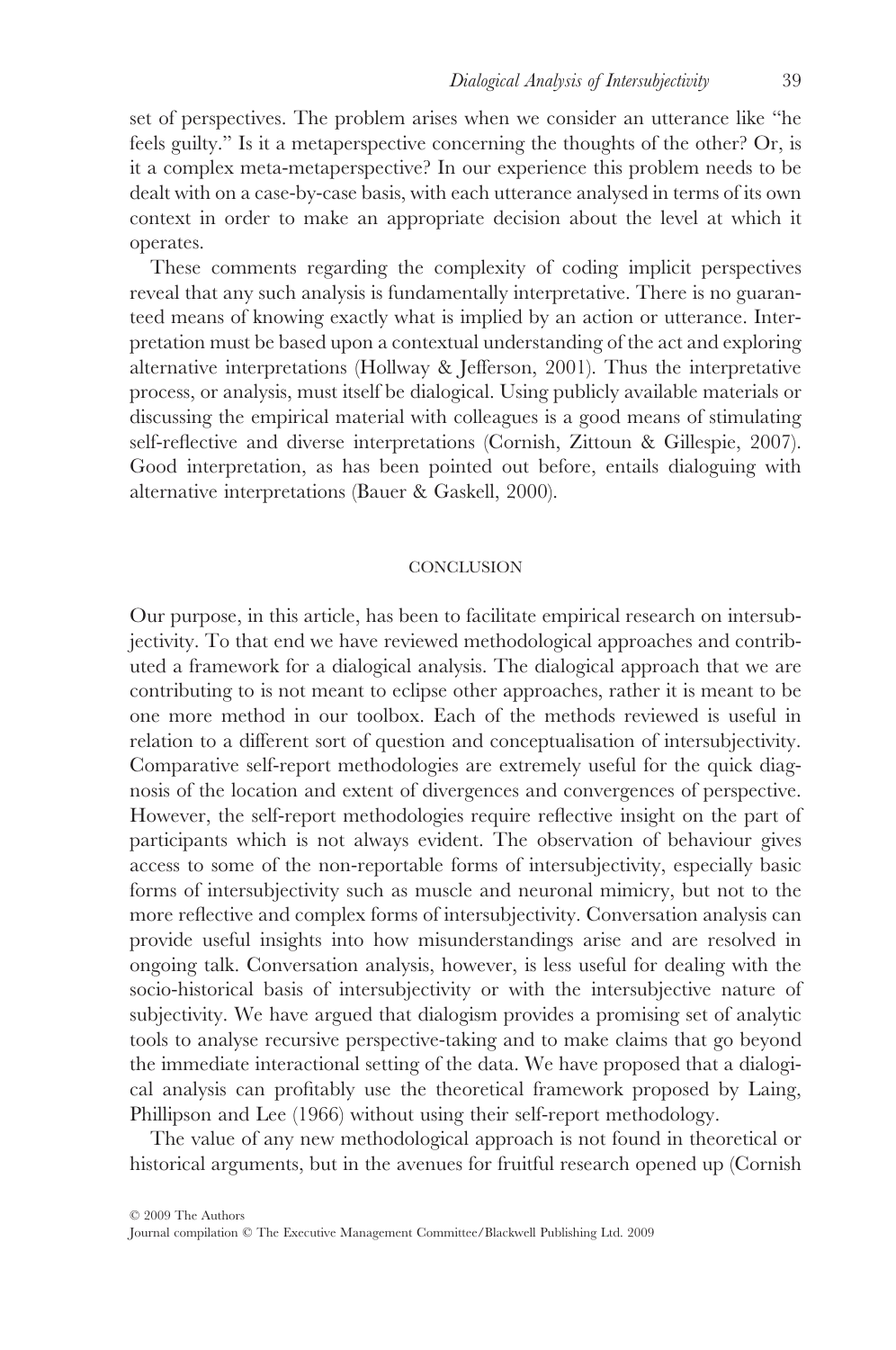& Gillespie, 2009). Accordingly, in conclusion we detail some new lines of research that the proposed method of dialogical analysis opens up for the study of intra-psychological and inter-psychological relations.

Contemporary societies are characterised by a great diversity of perspectives interacting. The structural differentiation of society sustains a diversity of social positions within society, each with a distinctive perspective. Globalisation brings people from a wide range of cultural, religious, and geographic backgrounds into close interaction. Vast divergences of perspective exist between many groups—for example between the health services and service users (Assa-Eley & Kimberlin, 2005), between departments within the same organisation (Boland & Tenkasi, 1999), between different sectors in society (Scheff, 1967), and between professionals and their clients (Silverman, 1987). The proposed method of dialogical analysis makes these divergences of perspective tractable to research. Interviews, group discussions, documents and mass media can be analysed to identify the explicit and implicit direct, meta, and meta-meta perspectives for all the individuals or groups in a given relation or joint activity. Then comparing the inter-relations between these would yield the points of convergence and divergence, understanding and misunderstanding, perceived understandings or misunderstandings, and so on. Beyond simply diagnosing the misunderstandings that are prevalent in contemporary societies, interesting questions include: What social and interactional dynamics create understanding or misunderstanding? What social technologies and forms of social interaction can be used in order to create more understanding of the divergent perspectives which exist? For example, how do manipulations of the ideals of the public sphere, as described by Habermas (1984), lead to different patterns of intersubjective relation? The method could also be used to examine the impact of interventions aimed at fostering dialogue with before and after analysis revealing changes in intersubjective relations.

The proposed framework could also be used to analyse the intrapsychological relations, or subjectivity, of a single individual. Diaries, interview data, personal narratives, letters and talk-aloud protocol data can all be coded using the framework to identify the individual's explicit and implicit direct, meta and meta-meta perspectives. One could then identify dialogical tensions between either explicit and implicit elements, or between the various perspectives. It seems particularly interesting to examine how the perspectives of others (i.e., meta and meta-meta perspectives) are treated within the subjectivity of the given individual. Are the meta and meta-meta perspectives treated as foreign objects? Are they treated as unreal? Are they stereotyped? And are they framed in a dismissive way (Blakar, 1979) or are they isolated by semantic barriers that inhibit transformative dialogue (Gillespie, 2008)? Or, conversely, do they engage in transformative dialogue with the direct perspectives of the individual concerned? Even individuals strongly committed to one perspective are aware of alternatives, and the question is, how do these different perspectives interact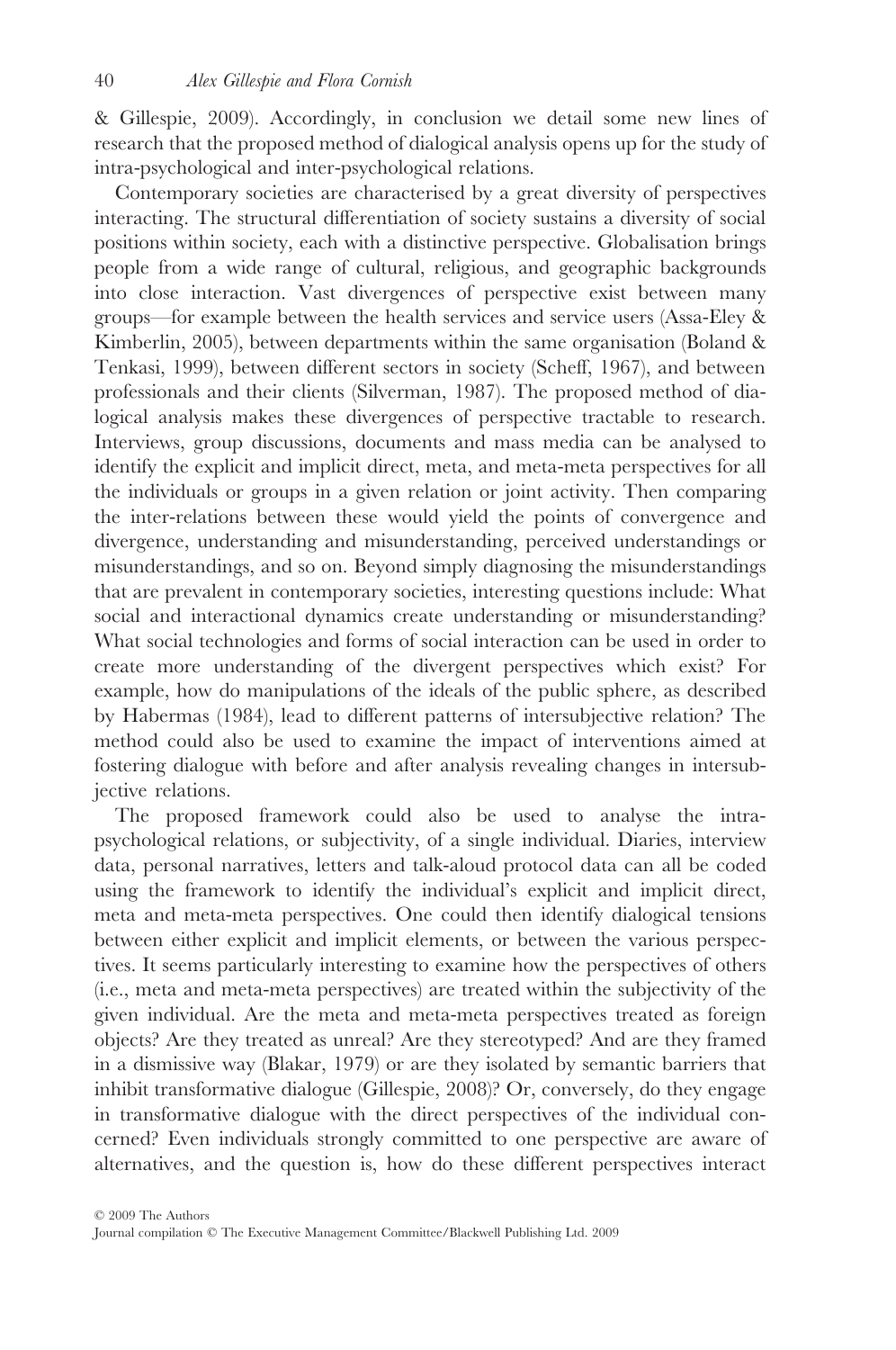within the individual? It is likely that empirical research will reveal a diverse set of possible semiotic relations between perspectives within the one individual (Valsiner, 2002).

Another intra-psychological line of research concerns the dialogical self (Hermans & Dimaggio, 2007) which conceives of an individual's subjectivity as comprising a landscape of "I-positions" from which the individual speaks (Gillespie, 2006c). But there is considerable confusion about the nature of those I-positions and how to identify them. The dialogical framework presented here is a means of identifying explicit and implicit I-positions at the three different levels. Thus the framework could be used to examine the dialogical tensions between different voices, or I-positions, within the individual's subjectivity (e.g., Aveling & Gillespie, 2008). The theory of the dialogical self has also been criticised for failing to connect the dialogical self with the social context (O'Sullivan-Lago & de Abreu, 2010, in press). The proposed framework could also be used to situate the dialogical self within a set of social relations, by examining both the intra-psychological and inter-psychological relations simultaneously, and then examining their relation.

The two lines of research outlined above, concerning inter-psychological and intra-psychological relations, reveal that the proposed method of dialogical analysis entails a re-conceptualisation of the individual-society antinomy. The rigid opposition between individuals on the one hand and society on the other has been unhelpful for understanding social behaviour (Moscovici, 1972). The dialogical approach to intersubjectivity entails a return to Mead (1934, p. 201) and Schutz's (1973, p. 178) conceptualisations of the individuals in relation to others as akin to Leibnitz's monad in relation to the universe. In Mead's words:

The fact that all selves are constituted by or in terms of the social process, and are individual reflections of it  $[\dots]$  is not in the least incompatible with, or destructive of, the fact that every individual self has its own peculiar individuality, its own unique pattern; because each individual self within that process, while it reflects in its organized structure the behavior pattern of that process as a whole, does so from its own particular and unique standpoint within that process, and thus reflects in its organized structure a different aspect or perspective of this whole social behavior pattern from that which is reflected in the organized structure of any other individual self within that process (just as every monad in the Leibnizian universe mirrors that universe from a different point of view, and thus mirrors a different aspect or perspective of that universe). (Mead, 1934, p. 201)

Within a dialogical analysis individuals empirically manifest as being permeated by social discourses and significant others. By analysing the explicit and implicit meta and meta-meta perspectives within a given individual, the individual is seen as an intersubjective being woven out of social relations and discourses. Groups and institutions are also re-conceptualised. Groups need not be homogenous, they can be based on difference, but only if combined with a degree of mutual understanding of that difference. That is to say, what makes a group

© 2009 The Authors Journal compilation © The Executive Management Committee/Blackwell Publishing Ltd. 2009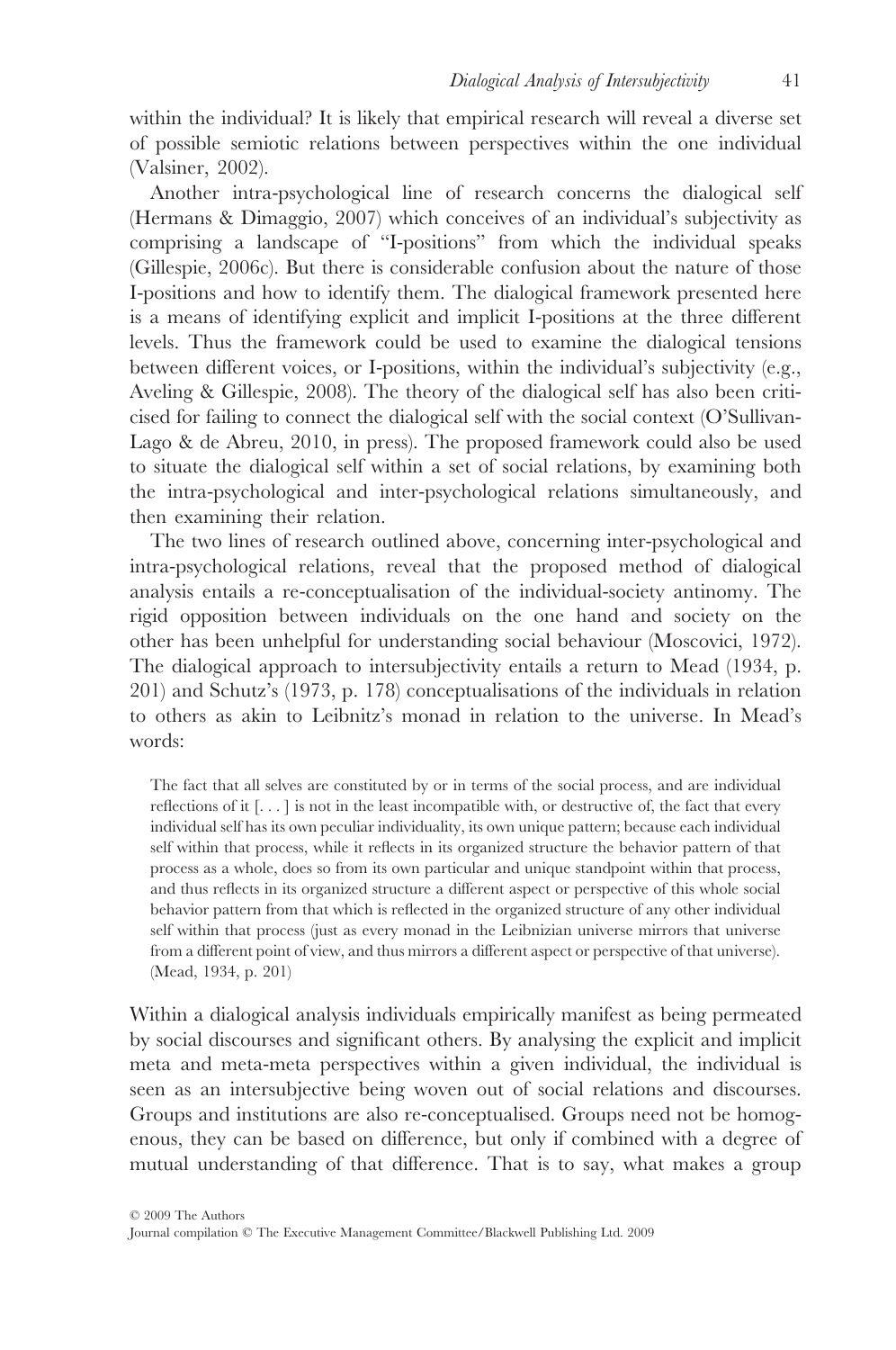or society is not similarity but the degree to which the members' perspectives are understood by one another. Accordingly, the proposed method of dialogical analysis enables us to study the individual within the group (as a self-reflective position within a web of social perspectives) and the group within the individual (as the range of social perspectives refracted through the individual's subjectivity).

*Alex Gillespie Department of Psychology University of Stirling Stirling FK9 4LA, UK alex.gillespie@stir.ac.uk*

*Flora Cornish School of Health Glasgow Caledonian University Glasgow G4 0BA, UK*

*Acknowledgement.* Alex Gillespie would like to acknowledge the support of an ESRC research grant (RES-000-22-2473) and Flora Cornish would like to acknowledge the support of the ESRC/DfID research grant (RES-167-25-0193). We would also like to acknowledge constructive feedback from the reviewers and Josh Phelps on an earlier draft.

# REFERENCES

- Allen, A., & Thompson, T. 1984. Agreement, Understanding, Realization and Feeling Understood as Predictors of Communicative Satisfaction in Marital Dyads. *Journal of Marriage and the Family*, 46, (4), 915–921.
- Alperson, B. L. 1975. A Boolean Analysis of Interpersonal Perception. *Human Relations*, 28, (7), 627–652.
- Assa-Eley, M., & Kimberlin, C. 2005. Using Interpersonal Perception to Characterize Pharmacists' and Patients' Perceptions of the Benefits of Pharmaceutical Care. *Health Communication*, 17, (1), 41–56.
- Aveling, E., & Gillespie, A. 2008. Negotiating Multiplicity: Adaptive Asymmetries within Second-Generation Turks "Society of Mind'". *Journal of Constructivist Psychology*, 21, (3), 200–222.

BAKHTIN, M. 1986. *Speech Genres & Other Late Essays*. Austin: University of Texas Press.

- Bauer, M. W., & Gaskell, G. 2000. *Qualitative Researching: With Text, Image and Sound*. London: Sage.
- Bavelas, J. B., Black, A., Lemery, C. R., Macinnis, S., & Mullett, J. 1986. Experimental Methods for Studying "Elementary Motor Mimicry". *Journal of Nonverbal Behavior*, 10, (2), 102–119.
- Blakar, R. M. 1973. An Experimental Method for Inquiring into Communication. *European Journal of Social Psychology*, 3, 415–425.

Journal compilation © The Executive Management Committee/Blackwell Publishing Ltd. 2009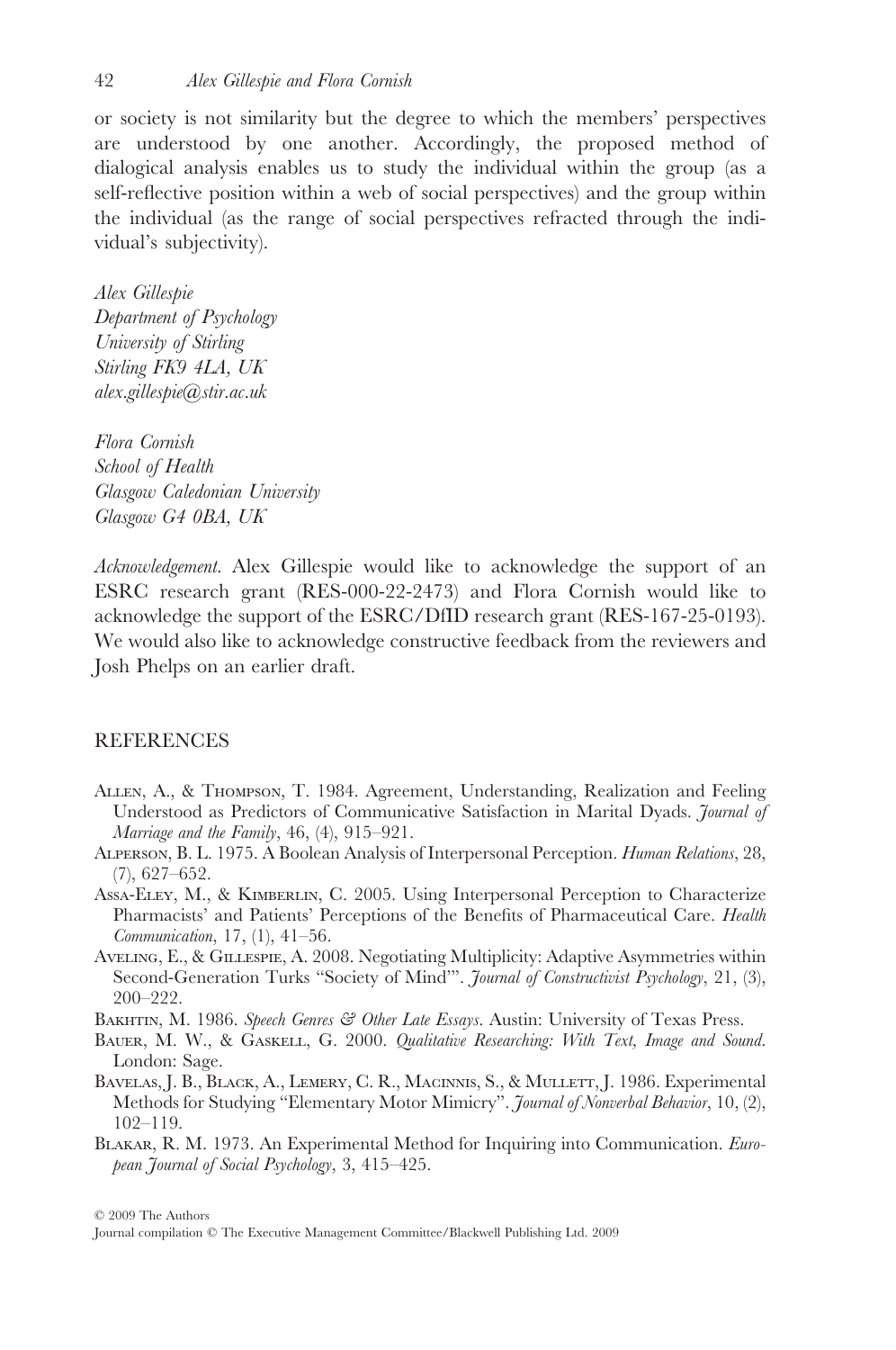- Blakar, R. M. 1979. Language as a Means of Social Power. In J. L. Mey (Ed.), *Pragmalinguistics: Theory and Practice*. The Hague: Mouton, pp. 131–169.
- Blumer, H. 1969. *Symbolic Interactionism*. Berkeley, CA: University of California Press.
- Boland, R. J., & Tenkasi, R. V. 1999. Perspective Making and Perspective Taking in Communities of Knowing. *Shaping Organization Form: Communication, Connection, and Community*.
- Booth, K., & Wheeler, N. J. 2008. *The Security Dilemma: Fear, Cooperation and Trust in World Politics*. New York: Palgrave Macmillan.
- Cast, A. D., Stets, J. E., & Burke, P. J. 1999. Does the Self Conform to the Views of Others? *Social Psychology Quarterly*, 62, (1), 68–82.
- Clark, H. H., & Wilkes-Gibbs, D. 1986. Referring as a Collaborative Process. *Cognition*, 22, 1–39.
- Clifford, J. 1983. On Ethnographic Authority. *Representations*, 1, (2), 118–149.
- Coelho, N. E., & Figueiredo, L. C. 2003. Patterns of Intersubjectivity in the Constitution of Subjectivity: Dimensions of Otherness. *Culture & Psychology*, 9, (3), 193–208.
- Collins, S., & Markova´, I. 1999. Interaction between Impaired and Unimpaired Speakers: Inter-Subjectivity and the Interplay of Culturally Shared and Situation Specific Knowledge. *British Journal of Social Psychology*, 38, 339–368.
- Cooper, M. 2009. Interpersonal Perceptions and Metaperceptions: Psychotherapeutic Practice in the Interexperiential Realm. *Journal of Humanistic Psychology*, 49, (1), 85–99.
- Cornish, F. 2004. Making "Context" Concrete: A Dialogical Approach to the Society-Health Relation. *Journal of Health Psychology*, 9, (2), 281–294.
- Cornish, F., & Ghosh, R. 2007. The Necessary Contradictions of "Community-Led" Health Promotion: A Case Study of HIV Prevention in an Indian Red Light District. *Social Science & Medicine*, 64, (2), 496–507.
- Cornish, F. & Gillespie, A. 2009. A Pragmatist Approach to the Problem of Knowledge in Health Psychology. *Journal of Health Psychology*, 14, (6), 1–10.
- Cornish, F., Zittoun, T. & Gillespie, A. 2007. A Cultural Psychological Reflection on Collaborative Research. *Forum: Qualitative Social Research*, 8, (3), Art. 21. Available: http:// www.qualitative-research.net/fqs-texte/3-07/07-3-21-e.htm
- Crossley, N. 1996. *Intersubjectivity: The Fabric of Social Becoming*. London: Sage Publications Ltd.
- DOHERTY, M. 2008. *Theory of Mind: How Children Understand Others' Thoughts and Feelings.* Hove, UK: Psychology Press.
- Doise, W. 1980. Levels of Explanation in the European Journal of Social Psychology. *European Journal of Social Psychology*, 10, (3), 213–231.
- Emery, N. J., & Clayton, N. S. 2001. Effects of Experience and Social Context on Prospective Caching Strategies by Scrub Jays. *Nature*, 414, 443–446.
- ENGESTRÖM, E., ENGESTRÖM, R., & VÄHÄAHO, T. 1999. When the Center Does Not Hold: The Importance of Knotworking. In S. Chaiklin, M. Hedegaard & U. J. Jensen (Eds.), *Activity Theory and Social Practice: Cultural-Historical Approaches*. Aarhus: Aarhus University Press, pp. 345–374.
- FARR, R. 1998. The Sources and Consequences of Individualism: A Social Psychological Perspective. In A. Duarte Gomes & J. Pires Valentim (Eds.), *Psicologia e Sociedade*. Coimbra: Univerisidade de Coimbra, pp. 191–214.
- Farr, R. M. 1996. *The Roots of Modern Social Psychology*: 1874–1954. Oxford: Blackwell.
- Funder, D. C. 1980. On Seeing Ourselves as Others See Us: Self-Other Agreement and Discrepancy in Personality Ratings. *Journal of Personality*, 48, (4), 473–493.
- Gallese, V., Keysers, C., & Rizzolatti, G. 2004. A Unifying View of the Basis of Social Cognition. *Trends in Cognitive Sciences*, 8, (9), 396–403.

Journal compilation © The Executive Management Committee/Blackwell Publishing Ltd. 2009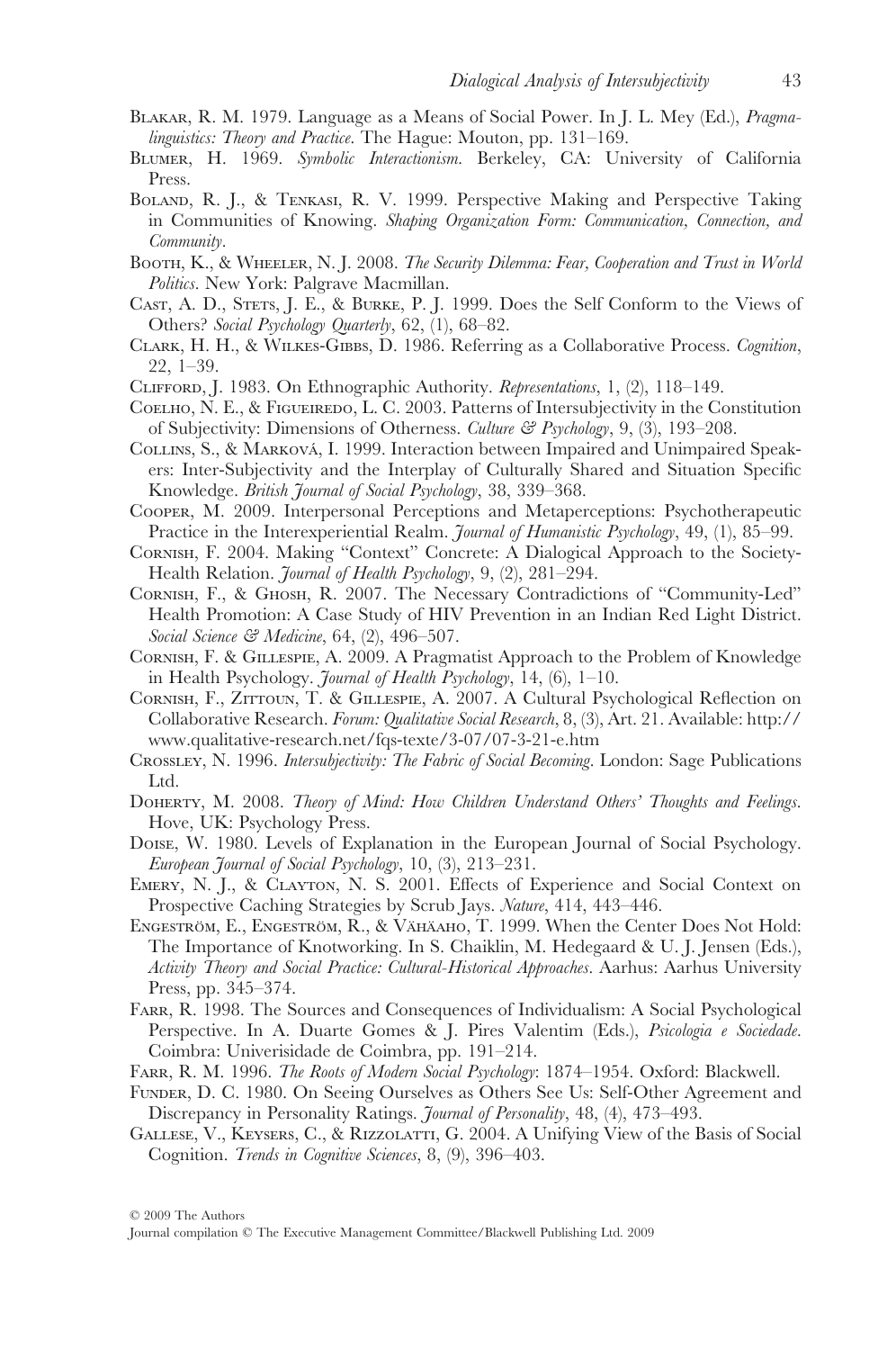- GÄRDENFORS, P. 2008. The Role of Intersubjectivity in Animal and Human Cooperation. *Biological Theory*, 3, (1), 51–62.
- Garfinkel, H. 1984. *Studies in Ethnomethodology*. Polity Press Cambridge, UK.
- Gilbert, S. 1986. A Laingian View of the "Advantage" of Advertisers Over Consumers. *Psychology & Marketing*, 3, (1), 61–65.
- Gillespie, A. 2006a. Tourist Photography and the Reverse Gaze. *Ethos*, 34, (3), 343– 366.
- Gillespie, A. 2006b. *Becoming Other: From Social Interaction to Self-Reflection*. Greenwich, CT: Information Age Publishing.
- Gillespie, A. 2006c. Descartes' Demon: A Dialogical Analysis of Meditations on First Philosophy. *Theory & Psychology*, 16, (6), 761–781.
- Gillespie, A. 2007. The Intersubjective Dynamics of Trust, Distrust and Manipulation. In I. Markova & A. Gillespie (Eds.), *Trust and Distrust: Sociocultural Perspectives*. Greenwich, CT: Information Age Publishing, pp. 131–152.
- Gillespie, A., Cornish, F., Aveling, E., & Zittoun, T. 2007. Conflicting Community Commitments: A Dialogical Analysis of a British Woman's World War II Diaries. *Journal of Community Psychology*, 36, (1), 35–52.
- Gillespie, A. 2008. Social Representations, Alternative Representations and Semantic Barriers. *Journal for the Theory of Social Behaviour*, 38, (4), 375–391.
- Goffman, E. 1959. *The Presentation of Self in Everyday Life*. London: Penguin.
- Habermas, J. 1984. *The Theory of Communicative Action*. Cambridge: Polity.
- Hatfield, E., Cacioppo, J., & Rapson, R. 1994. *Emotional Contagion*. Cambridge: Cambridge University Press.
- Hermans, H. J. M., & Dimaggio, G. 2007. Self, Identity, and Globalization in Times of Uncertainty: A Dialogical Analysis. *Review of General Psychology*, 11, (1), 31–61.
- Hollway, W. & Jefferson, T. 2001. *Doing Qualitative Research Differently: Free Association, Narrative and the Interview Method*. London: Sage.
- Honneth, A. 1996. *The Struggle for Recognition*. Cambridge, MA: MIT Press.
- Howarth, C. 2002. Identity in Whose Eyes? The Role of Representations in Identity Construction. *Journal for the Theory of Social Behaviour*, 32, (2), 145–162.
- Howarth, C. 2006. A Social Representation is not a Quiet Thing: Exploring the Critical Potential of Social Representations Theory. *British Journal of Social Psychology*, 45, 65–86.
- Hurley, S. L., & Chater, N. 2005. *Perspectives on Imitation: From Neuroscience to Social Science*. Cambridge, MA: MIT Press.
- HUTCHINS, E. 1995. *Cognition in the Wild*. London: The MIT Press.
- Ichheiser, G. 1943. Structure and Dynamics of Interpersonal Relations. *American Sociological Review*, 8, (3), 302–305.
- James, W. 1890. *Principles of Psychology*. Cambridge: MA: Harvard University Press.
- Jovchelovitch, S. 2007. *Knowledge in Context: Representations, Community, and Culture*. London: Routledge.
- Kenny, D. A. 1994. *Interpersonal Perception: A Social Relations Analysis*. New York: Guilford Publications.
- Laing, R. D., Phillipson, H., & Lee, A. R. 1966. *Interpersonal Perception: A Theory and Method of Research*. London: Tavistock Publications.
- Latsis, J. 2006. Convention and Intersubjectivity: New Developments in French Economics. *Journal for the Theory of Social Behaviour*, 36, (3), 255–277.
- Linell, P. 1998. *Approaching Dialogue: Talk, Interaction and Contexts in Dialogical Perspectives*. Amsterdam: John Benjamins.
- Linell, P. 2009. *Rethinking Language, Mind and World Dialogically: Interactional and Contextual Theories of Human Sense-Making*. Greenwich, CT: Information Age Publishing.

Journal compilation © The Executive Management Committee/Blackwell Publishing Ltd. 2009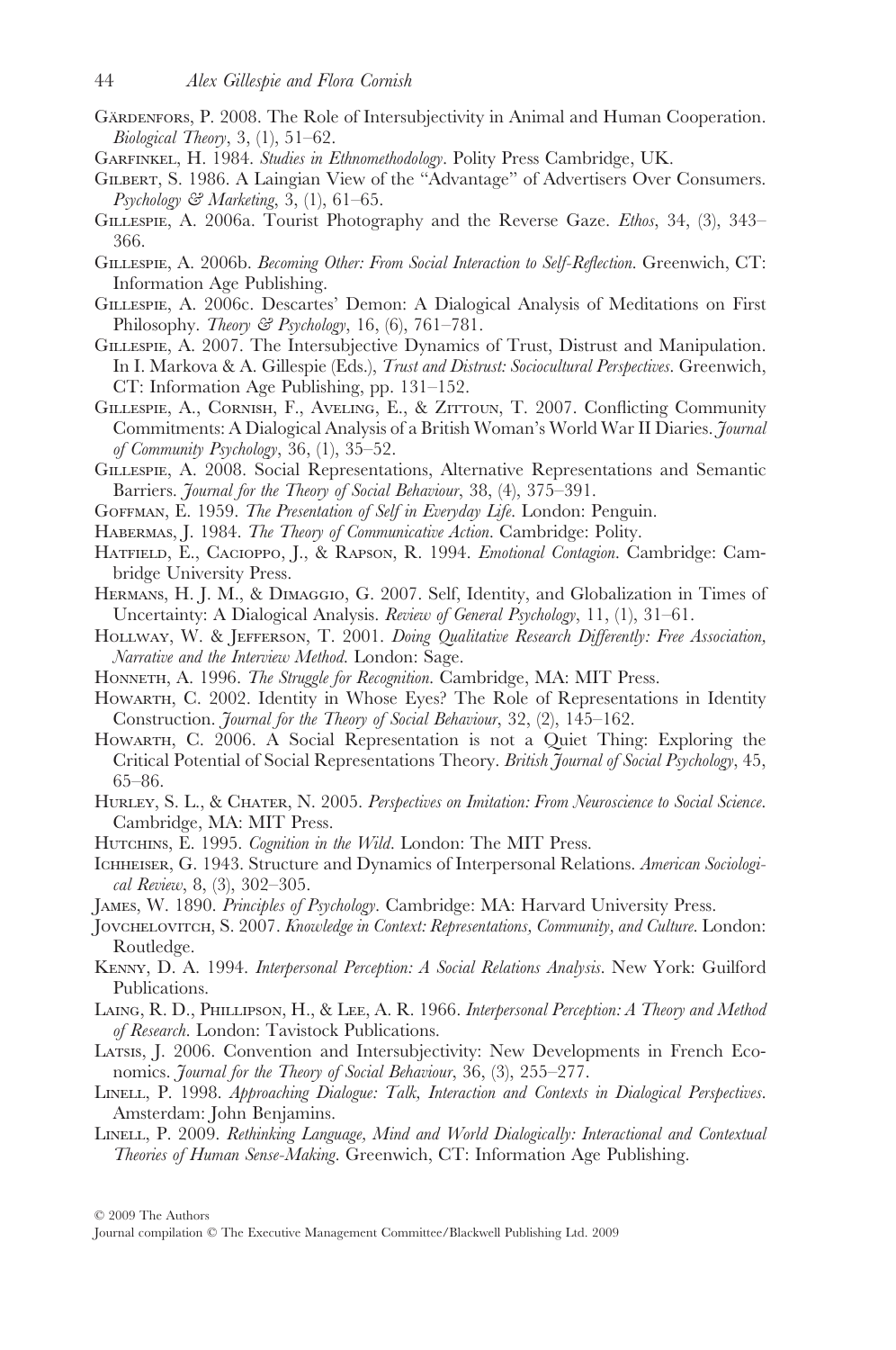- MARKOVÁ, I. 2000. Amédée or How to Get Rid of It: Social Representations from a Dialogical Perspective. *Culture & Psychology*, 6, (4), 419–460.
- Markova´, I. 2003a. Constitution of the Self: Intersubjectivity and Dialogicality. *Culture & Psychology*, 9, (3), 249–259.
- Markova´, I. 2003b. *Dialogicality and Social Representations: The Dynamics of Mind*. Cambridge: Cambridge University Press.
- Martin, J., Sokol, B., & Elfers, T. 2008. Taking and Coordinating Perspectives: From Prereflective Interactivity, through Reflective Intersubjectivity, to Metareflective Sociality. *Human Development*, 51, (5-6), 294–317.
- Matusov, E. 1996. Intersubjectivity without Agreement. *Mind, Culture, and Activity*, 3, (1), 25–45.
- Mead, G. H. 1922. A behavioristic Account of the Significant Symbol. *Journal of Philosophy*, 19, (6), 157–163.
- MEAD, G. H. 1934. *Mind, Self & Society from the Standpoint of a Social Behaviorist* (Edited by Charles Morris). Chicago: University of Chicago Press.
- Merleau-Ponty, M. 1945. *Phenomenology of Perception*. London: Routledge.
- Mori, J., & Hayashi, M. 2006. The Achievement of Intersubjectivity through Embodied Completions: A Study of Interactions between First and Second Language Speakers. *Applied Linguistics*, 27, (2), 195–219.
- Moscovici, S. 1972. Theory and Society in Social Psychology. In J. Israel & H. Tajfel (Eds.), *Context of Social Psychology: A Critical Assessment*. London: Academic Press, pp. 17–68.
- Moscovici, S. 1976. *Social Influence and Social Change*. London: Academic Press.
- Mosse, D. 2005. *Cultivating Development: An Ethnography of Aid Policy and Practice*. London: Pluto Press.
- Olick, J. K. 1999. Genre Memories and Memory Genres: A Dialogical Analysis of May 8, 1945 Commemorations in the Federal Republic of Germany. *American Sociological Review*, 63, (3), 381–402.
- O'donnell, C. R., Tharp, R. G., & Wilson, K. 1993. Activity Settings as the Unit of Analysis: A Theoretical Basis for Community Intervention and Development. *American Journal of Community Psychology*, 21, (4), 501–520.
- O'Sullivan-Lago, R. & de Abreu, G. 2010, in press). Maintaining Continuity in a Cultural Contact Zone: Identification Strategies in the Dialogical Self. *Culture & Psychology*, 16, 1.
- O'toole, R., & Dubin, R. 1968. Baby Feeding and Body Sway: An Experiment in George Herbert Mead's "Taking the Role of the Other". *Journal of Personality and Social Psychology*, 10, (1), 59–65.
- Piaget, J., & Inhelder, B. 1969. *The Psychology of the Child (H. Weaver, Trans*.). New York City, NY: Basic Books.
- POTTER, J., & EDWARDS, D. 1999. Social Representations and Discursive Psychology: From Cognition to Action. *Culture & Psychology*, 5, (4), 447.
- Prus, R. C. 1996. *Symbolic Interaction and Ethnographic Research: Intersubjectivity and the Study of Human Lived Experience*. New York: State University of New York Press.
- Psaltis, C., & Duveen, G. 2006. Social Relations and Cognitive Development: the Influence of Conversation Type and Representations of Gender. *European Journal of Social Psychology*, 36, (3), 407–430.
- Ricoeur, P. 1973. The Hermeneutical Function of Distanciation. *Philosophy Today*, 17, (2-4), 129–141.
- Rizzolatti, G., & Craighero, L. 2004. The Mirror-Neuron System. *Annual Review of Neuroscience*, 27, 169–192.

Journal compilation © The Executive Management Committee/Blackwell Publishing Ltd. 2009